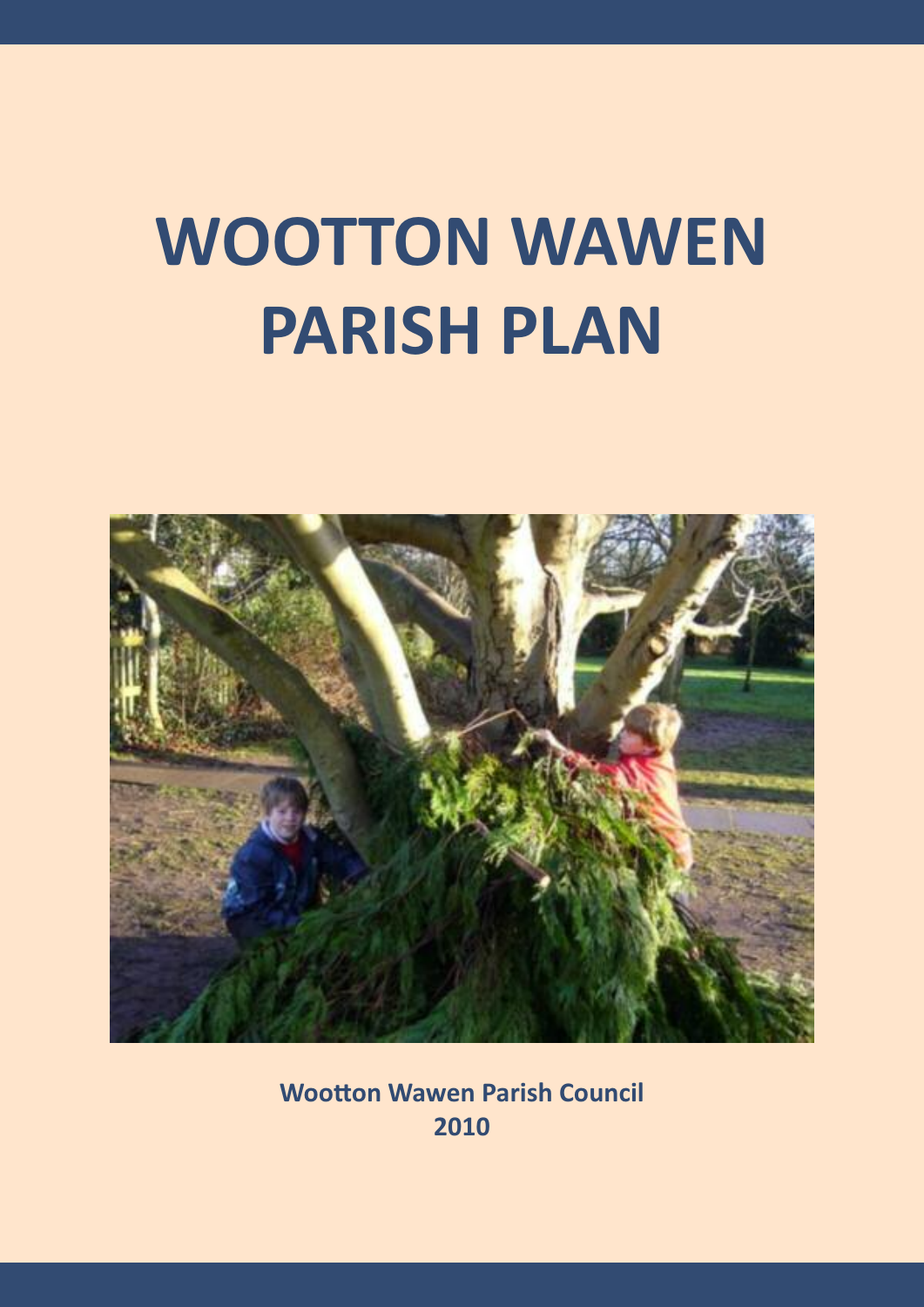## WOOTTON WAWEN PARISH PLAN 2010

## **FOREWORD**

This document represents over eighteen months of hard work by the Wootton Wawen Parish Plan Working Party, a dedicated group of volunteers operating with their chairman Parish Councillor Phil Holt. The result is a professional publication of which they, and the many other people who helped them, may feel proud. Our thanks go to all of them, as well as to the substantial majority of households and businesses who took part in the survey on which the Plan has been based.

This must be one of the most thoroughly researched Parish Plans, based on statistically reliable input and conclusions, to be produced by such a relatively small community as ours. The Parish Council now has the responsibility for implementing the Plan. In order to do this effectively we will be seeking your support and active assistance to help carry it through. I most seriously commend the plan to your attention. It will, I am sure, ensure that Wootton Wawen's voice will be heard in the chambers and offices of both district and county councils.

**John Bacchus** Chairman Wootton Wawen Parish Council - February 2010

## **INTRODUCTION**

A Parish Plan provides a good opportunity for residents and businesses in a village to express their opinions as to the state of the community and identify any concerns and priorities for the future.

As with the 2001 *Appraisal*, there remains a strong body of opinion in the village to 'keep Wootton Wawen as it is'. Also revealed is an obvious pride in our agricultural inheritance and a desire to see that any development in the village is carefully managed and controlled.

The results of the questionnaire demonstrate that residents and businesses care greatly about Wootton Wawen. The householder questionnaire generated a response level of 78%, with the business survey weighing in at 81% - figures which can both be considered statistically outstanding.

Delivering the Parish Plan has been a major team effort and I should like to express my thanks to the Parish Plan Working Party: John Alcock, Margaret Bennett, Joe Grimes, Judith Lindley, Julia Stanley and Stephen Thirlwell, for their unstinting work on behalf of the village and Parish Council. We have travelled a long way over the past 18 months and it has been a pleasure and a privilege to be a part of a process which has told us so much about Wootton Wawen and the people who live and work in our village.

#### **Phil Holt**

Chairman Wootton Wawen Parish Plan Working Party - February 2010

> *The 'Blue Quotes': all the individual quota+ons used in this document are taken directly from replies received in response to the questionnaire circulated in July 2009 and, as such, genuinely reflect the opinions of residents in the parish of Wootton Wawen.*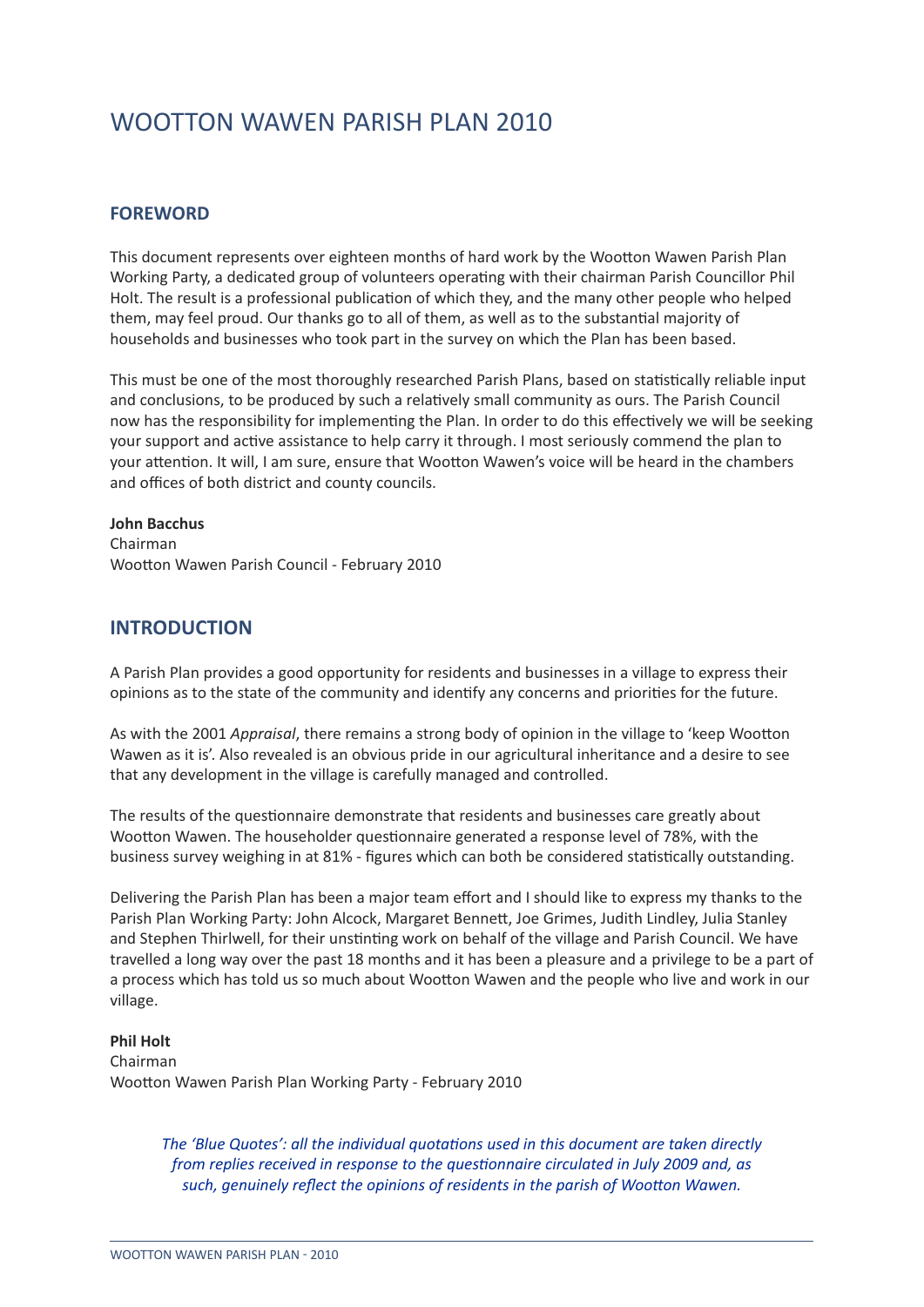## **METHODOLOGY**

## Who we spoke to and why, and what they said

A group of volunteers came together mid-2008 to form a Parish Plan Working Party (WP). This came about as a result of discussions between Wootton Wawen Parish Council and village residents earlier in the year and to satisfy a requirement from Stratford District Council in planning future strategy.

At the same time discussions with Stratford District Council (SDC) and Warwickshire Rural Communities Council (WRCC) took place and provided:

- Helpful guidance on the Parish Plan process
- Identification of sources of potential financial support
- Some 10 current Parish Plans which were reviewed and discussed over a period of months

A considerable amount of time and effort was put into researching potential funding (community grants etc). We were successful in securing:

- Support of £1600 from WWPC
- Grants of £1000 and £500 respectively made available by SDC and Warwickshire Association of Local Councils (WALC)

Initial meetings focussed on reviewing the 2001 village *Appraisal*. Discussions revealed two main development issues for the plan:

- A strong and widely held opinion by residents that all paperwork should be clear, simple and concise
- Identification of the questionnaire's key areas for discussion and review analysis of which forms the main body of the plan

This led naturally to the development and structure of a Parish Plan questionnaire which was published and circulated to every dwelling in the parish in July 2009. A shorter business survey was distributed at the same time. At this point we had two particular short-term objectives:

- To strike a balance between 'box ticking' questions and open-ended questions; the latter of which allowed residents and businesses to express opinions which, in many cases, were very strong
- A deliberate policy to knock on all the doors of both residents and businesses and engage face to face – to give people the opportunity to have their 'say'. This rewarding process led to some interesting and animated doorstep debates!

Delivery and collection was undertaken by the Working Party with the assistance of a team of volunteers who played a considerable role in the process and their contribution has been acknowledged elsewhere in this document.

With collection of 487 completed questionnaires and 55 business surveys, the task then was to process the results. SDC was helpful in delivering a spreadsheet format to enable us to input statistical information. The open-ended questions were tackled via workshop sessions.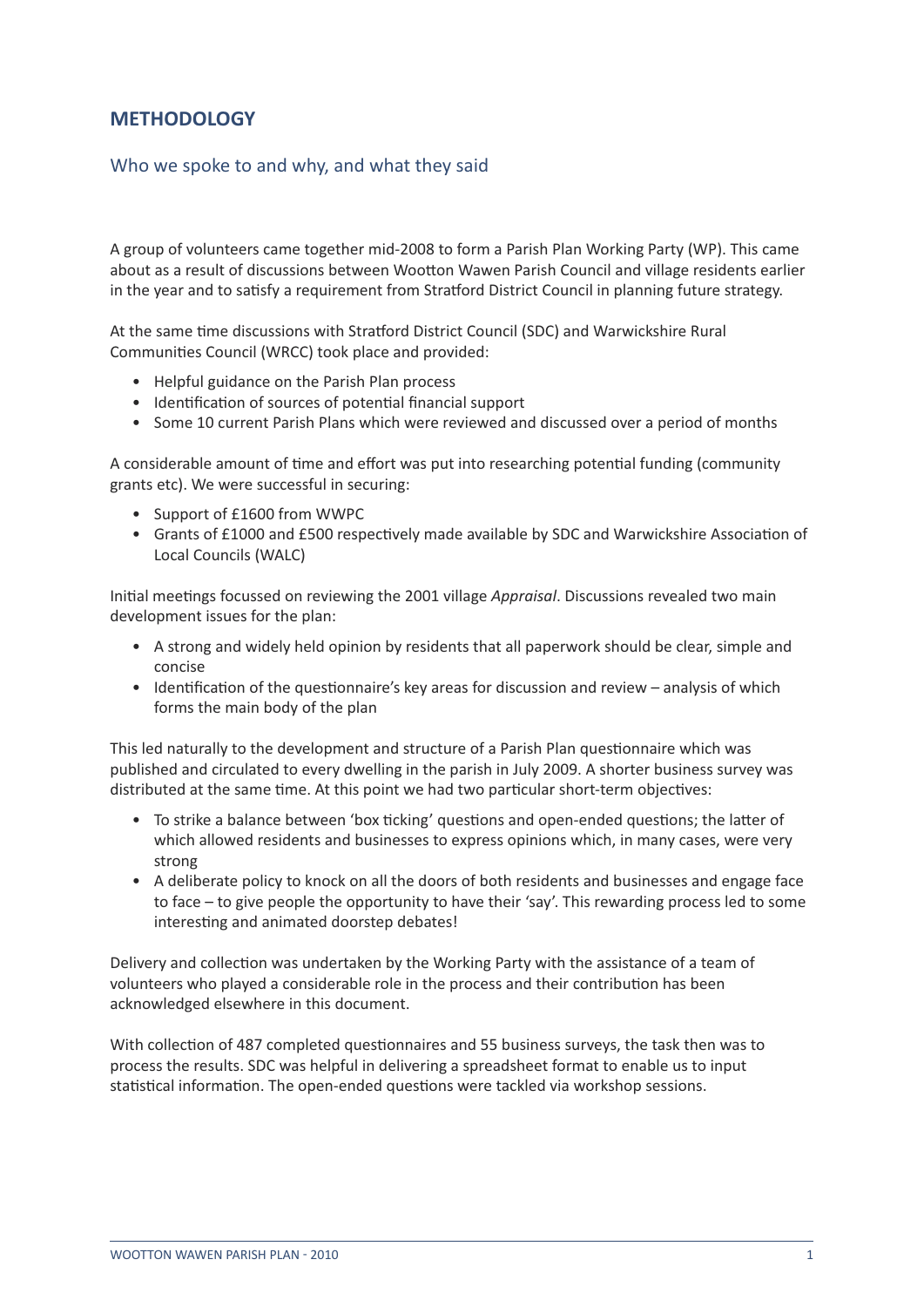An Open Morning was planned for November 7th 2009 and, in the run up, leaflets were distributed to all households and businesses, inviting them to the event in the Village Hall. Leaflets were also posted on the parish notice boards and in local shops.

The Open Morning attracted a good turnout, giving the Working Party the opportunity to report the findings of the questionnaire responses with subsequent discussions resulting in serious questioning and debate. All Working Party members attended and were delighted that some 20 residents expressed an interest in taking part in the development of the PP, post adoption.

Since its inception the Working Party has reported on its progress, narrated above, to the monthly Parish Council meetings and in the *Wootton Wawen Magazine*.

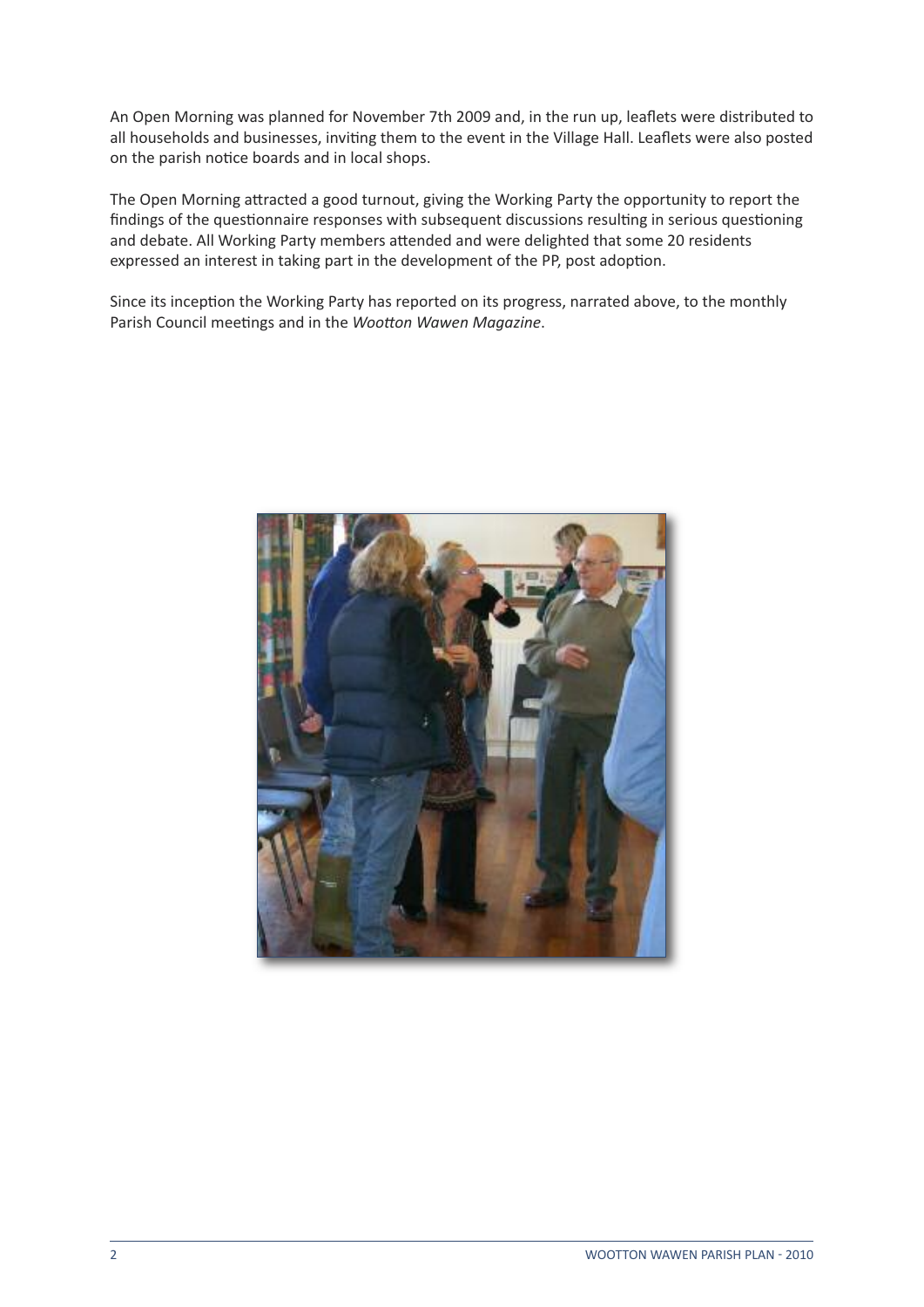## **HISTORY**

Wootton Wawen is one of the oldest villages in Warwickshire. Lying in the basin of the River Alne, the name is derived from: 'Wudutun', a settlement in a wood (the Forest of Arden) belonging to the Saxon thegn (freeholder) 'Wagen'. An early 8th century charter established a minster church here which became St Peter's, at the heart of which lies the Saxon Sanctuary, built in the pre-Conquest 11th century.

After the Conquest, the church and its lands were given to the Abbey of Conches in Normandy. Later, the living was placed under the patronage of King's College, Cambridge, which still appoints the vicar. The manor of Wootton Wawen passed through the hands of several families dwelling at Wootton Hall: the Harwells, Smiths, Caringtons and Smythes. Through them an unbroken Roman Catholic connection has remained, hence the presence of St Benedict's.

Situated on a major road, the former A34 trunk road, now the A3400, the village has always been a stopping point between the midlands and the south. Although the main occupations were traditionally based in agriculture, carting and carrying were popular trades as were a variety of crafts, including chair making, basket weaving and especially wattle fencing, owing to the many osier beds along the Alne.



Today, the village is largely residential although there are a surprising number of small businesses in the area. Because of its proximity to Stratford, the Saxon Sanctuary and canal holiday base attract a flow of tourists. About half the population of around 1,300 lives beside or near the Stratford and Alcester roads, the other half, mainly retired, in Wootton Hall Park Home Estate.

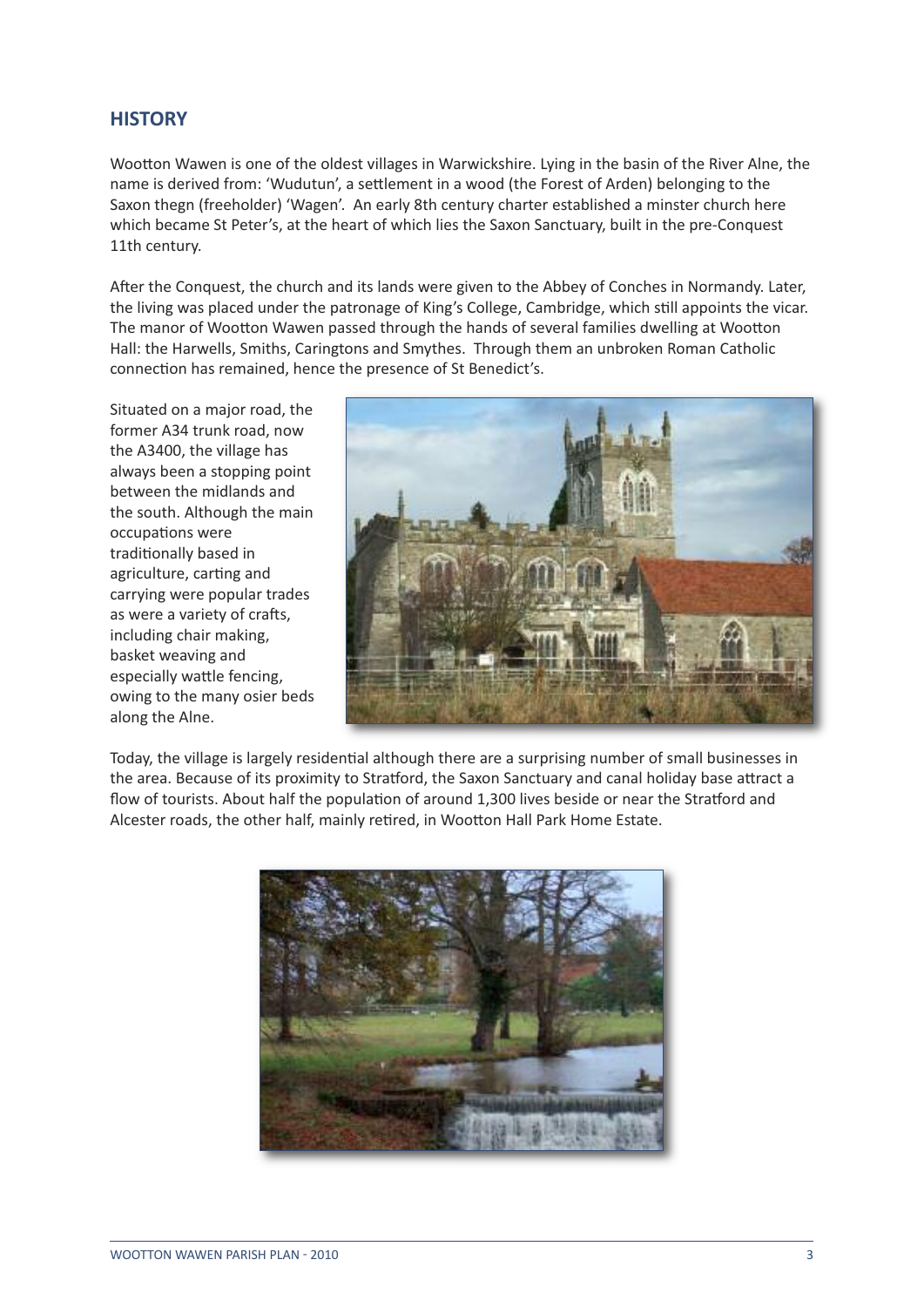## **VILLAGE PROFILE**

## Age distribution

Analysis of the Questionnaire shows that 52% of Wootton Wawen's residents are female and 48% male. The age distribution is demographically untypical, with 16% under 17, 38% 18-60 and 46% over 60, with a high proportion of these in advanced age. This is partly due to the number of residents living in retirement in Wootton Hall Park Home Estate. This unusual age distribution does have some plusses – e.g: a very low crime rate – but it also affects how people think about change and the impact of increased housing and employment opportunities. 42% of responding households have someone who is working and 43% have none. 15% have someone in full time education.

## Residency

63% live in one of the following:

- 56% in houses (90% owner-occupied)
- 5% in bungalows (96% owner-occupied)
- 2% in flats (33% owner-occupied)

37% live in park homes (97% owner-occupied).



## Amenities

Residents are loyal customers of local amenities. 22% use local shops at least once a week and 47% more frequently. Only 44% use the local post office regularly but this may be due to the decline in counter services and rise of the internet. Two-thirds drop into the local pubs and clubs but only occasionally, perhaps as a result of changing social habits.



*'I would like more of the community to use our pubs and clubs so that these local businesses can remain economically viable.'*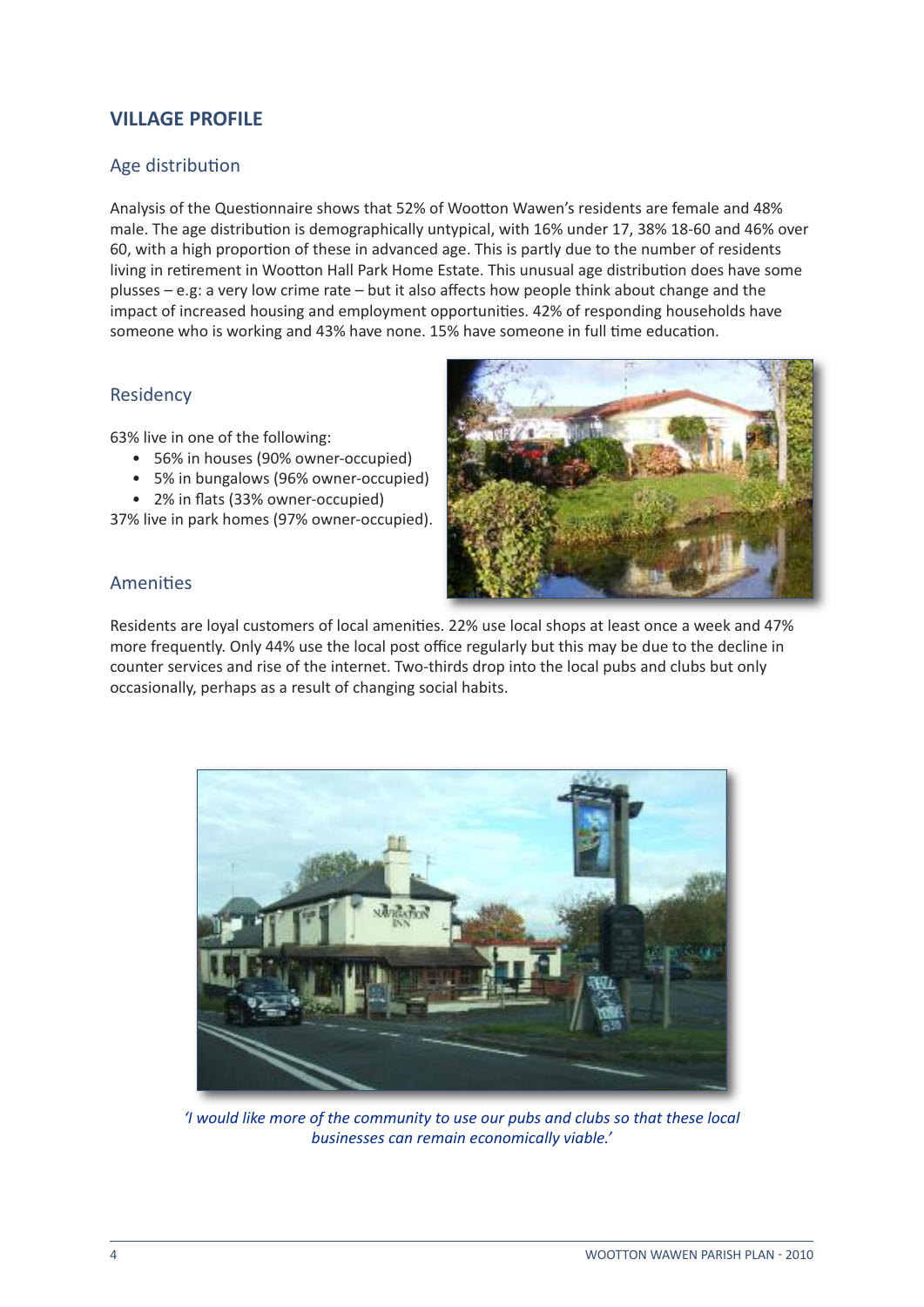## New Housing

Wootton Wawen residents are well aware that housing is a high priority, locally and nationally, with a particular need to provide accessibly priced accommodation. It is also highly desirable for younger residents to have the opportunity of remaining and working in their community. It is acknowledged that there has been no significant new housing development here, suitable for first time buyers, since 1960. It is, therefore, important to look at the potential for future development. The conclusions are:

- 53% agree that new housing should be in the less expensive sector
- 55% feel any new developments should favour people with family ties to the parish, perhaps because many residents are parents and grandparents
- Feelings are mixed about property aimed specifically at first-time buyers but almost half expressed support for rentable accommodation
- There is little support for so-called 'executive' dwellings
- Three-quarters agree that future building should embody the latest thinking in quality of materials and energy efficiency



Potential site identification cannot be included at this stage. A large proportion of Wootton Wawen lies within a conservation area and the village is surrounded by working agricultural land. Planners and landowners would, therefore, need to negotiate within the constraints of present land use and local authority regulations.

*'Residen+al development must not be on the fringes, thereby increasing village sprawl.'*

## **CONCLUSION**

**Wootton Wawen people are a settled community of home-owners who make regular use of local facili3es and wish to preserve them. They are not against change, however, but would prefer it to be properly thought out and in keeping with what remains, essentially, a rural settlement.**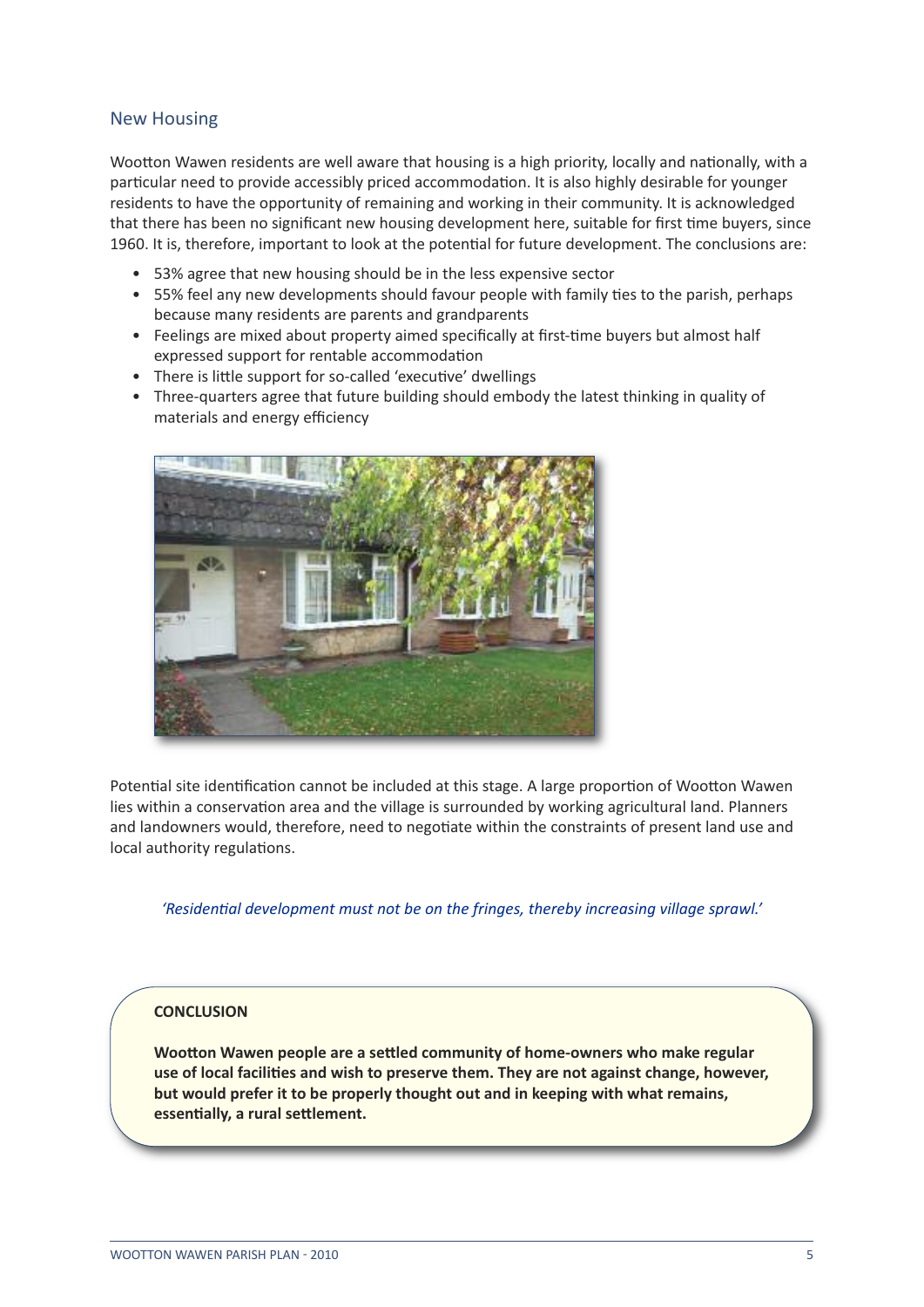## **CHURCHES**

**St Peter's**. The church serves the parish of Wootton Wawen as part of a ministry that, at the present time, includes the parishes of Claverdon and Preston Bagot. The imposing architecture of St Peter's, reflecting its long history, is the dominant feature of Wootton Wawen. In 1996 the Wagen Trust was set up to maintain the church, with its ancient Saxon Sanctuary. Among worshippers and non-churchgoers alike, the church plays an important part in village life and is much valued for its cultural significance. Its spiritual accessibility is welcomed for a variety of reasons: for regular worship at church services; as a 'rites of passage' focus for baptisms, marriages and funerals; and as a place of solace and tranquillity away from the stresses of everyday life. St Peter's runs a youth club, loyally supported by local teenagers.



'*My* parents are buried at St Peter's, also my husband; my son was baptised there.'



**St Benedict's**. The church of Our Lady and St Benedict serves the Catholics of Wootton Wawen, Henley-in-Arden and a number of surrounding villages. The church itself is just over 100 years old but the parish maintains a Catholic link unbroken by the Reformation. The parish also shares the use of St Nicholas' Anglican Church in Beaudesert and maintains St Mary's Catholic Primary School in Henley. It is the headquarters of the Prayer Trust, which produces prayer booklets and cards that have a world-wide distribution.

Both churches have been praised for their ecumenical activities, such as the annual carol service, Women's World Day of Prayer and the Celtic services, which generate a sharing of friendship and understanding.

*'They're a place to gather in +mes of emergency – floods and snowstorms etc.'*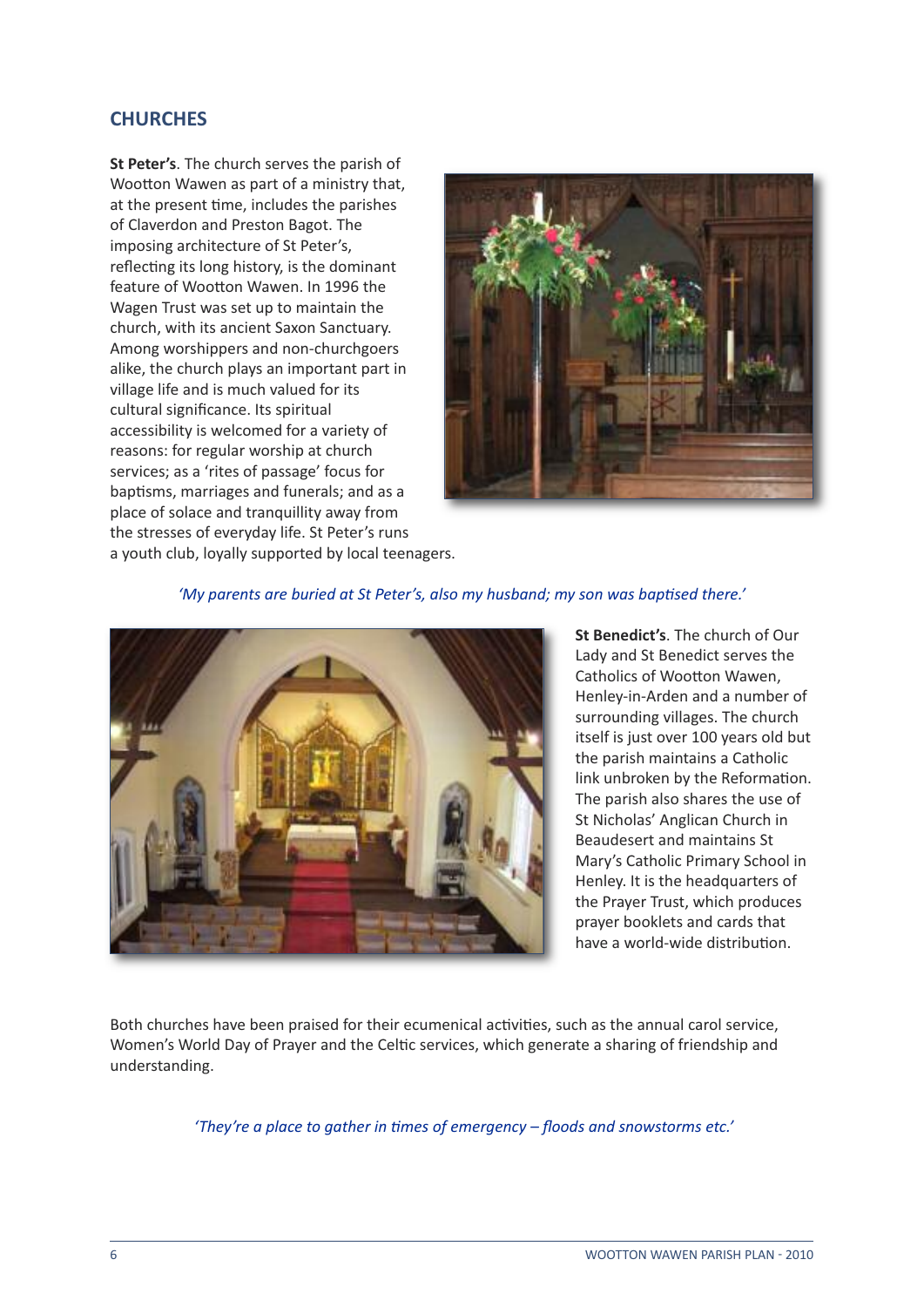## **SCHOOLS**

**Pre-School**. The development, from the 1960s Playgroup, of the present fully-accredited Pre-School has been widely welcomed. It has a roll of 18 children and employs 1 full-time and 2 part-time teachers. As with the School, however, only a small proportion of the children live in Wootton Wawen. Important links are maintained with the School, through liaison with its reception class teacher, and the Pre-School children visit one morning a week. The Pre-School is supported as a local amenity for young families and as a source of encouragement to others considering settling in Wootton Wawen.

**Wootton Wawen Primary School**. The present School can trace its village origins back to the mid-19th century. Generations of village children have been taught there and the questionnaire revealed a significant number of former pupils still living in the village, whose attendance goes back over 70 years. The School offers primary education in key stages 1 and 2. It fills its capacity roll of 170 pupils and employs 5 full-time and 6 part-time teachers, a Head, and assistants. However, only 20% of the pupils come from Wootton Wawen itself. Half come from Henley-in-Arden and the remainder from neighbouring villages, including a small proportion from Redditch.

The School is regarded as occupying an important place in the community. Many see the provision of good quality education which is locally accessible as essential for the village now and in the future. It helps to keep families in the locality and attracts newcomers with young families into the area to ensure continuity.

#### *'Both myself* and the *children* attended the *school.* It is a fabulous village school with a *good reputa+on.'*



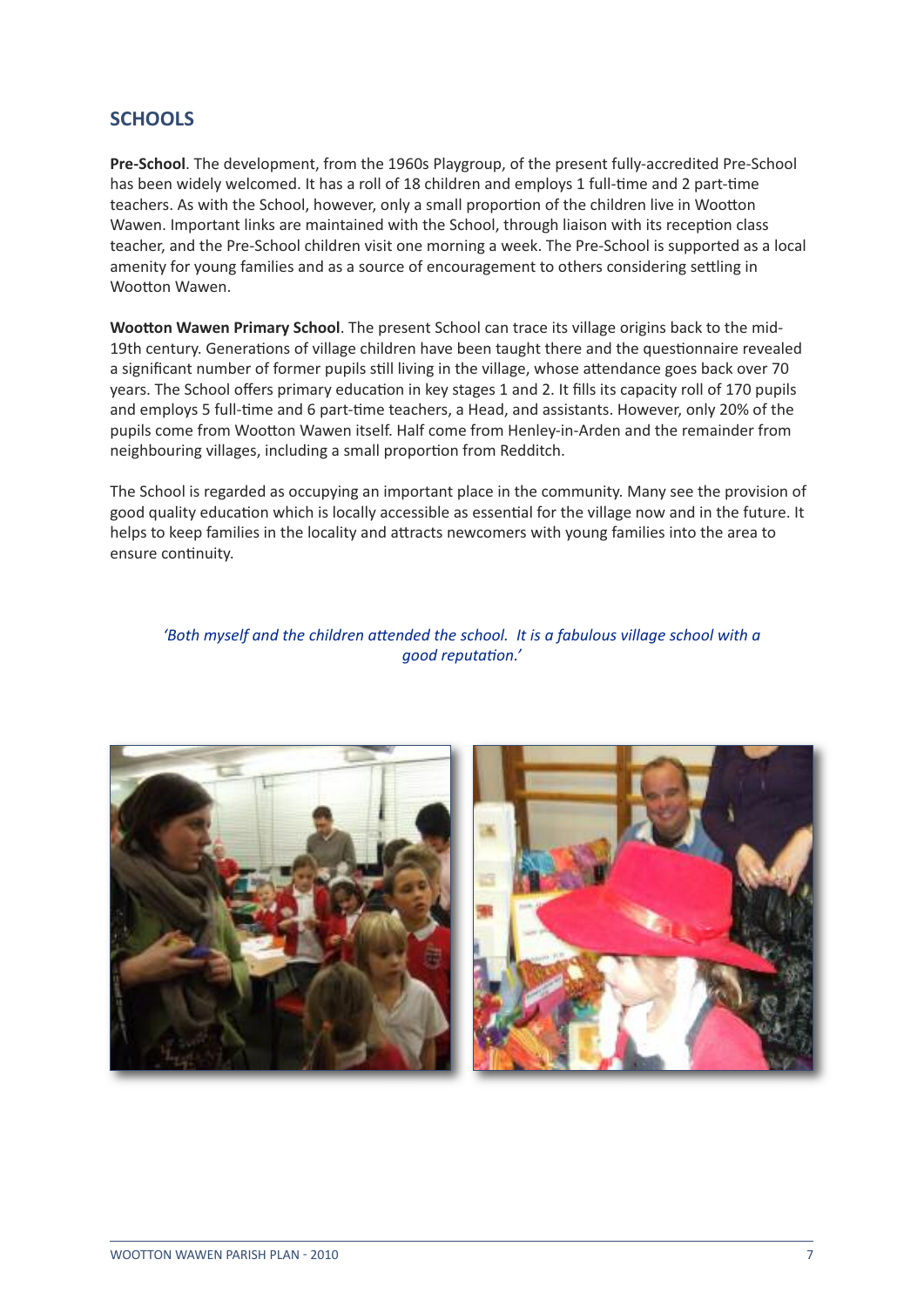## **TRANSPORT**

Wootton Wawen is situated on the main A3400, 6 miles north of Stratford-upon-Avon and 18 miles south of Birmingham. There are also cross country road routes to Warwick and Alcester. The village has the following public published bus and train services.

## Bus Services



The X20 offers an hourly weekday and Saturday service to Stratford. On Sundays and bank holidays it provides 9 services. The X20 also offers a weekday service to Birmingham, on average once an hour, with a further 3 services running through to Henley. On Saturday, an hourly service runs to Birmingham, with a further two evening services to Henley only. On Sundays and bank holidays, X20 offers 8 direct services to Birmingham, with one further service to Henley.

A Flexibus 517 shuttle service to Redditch operates on Monday, Thursday and Saturday.

A Henley market shuttle operates only on Wednesdays and Tesco supermarket also provides a weekly service on Tuesdays to their Stratford-upon-Avon store.

## *'The X20 cannot help running late but occasionally it does run EARLY to Birmingham. Unforgivable!'*

## Train Services

Wootton Wawen railway station is served by the Stratford-upon-Avon to Stourbridge line via Birmingham, operated by London Midland. It is known locally as The Shakespeare Line. Wootton Wawen is a request stop with the following services: on weekdays three early services to Birmingham operate, followed by hourly running. Service from Birmingham to Stratford begins with an early train followed by an hourly service.

On Saturday, there are two early trains to Birmingham, thereafter running hourly. Two early trains run to Stratford, then operate hourly. Note that all services to Wootton Wawen cease in mid evening. The station does not benefit from the newly introduced fast service operating on this day. No trains stop at Wootton Wawen on Sunday.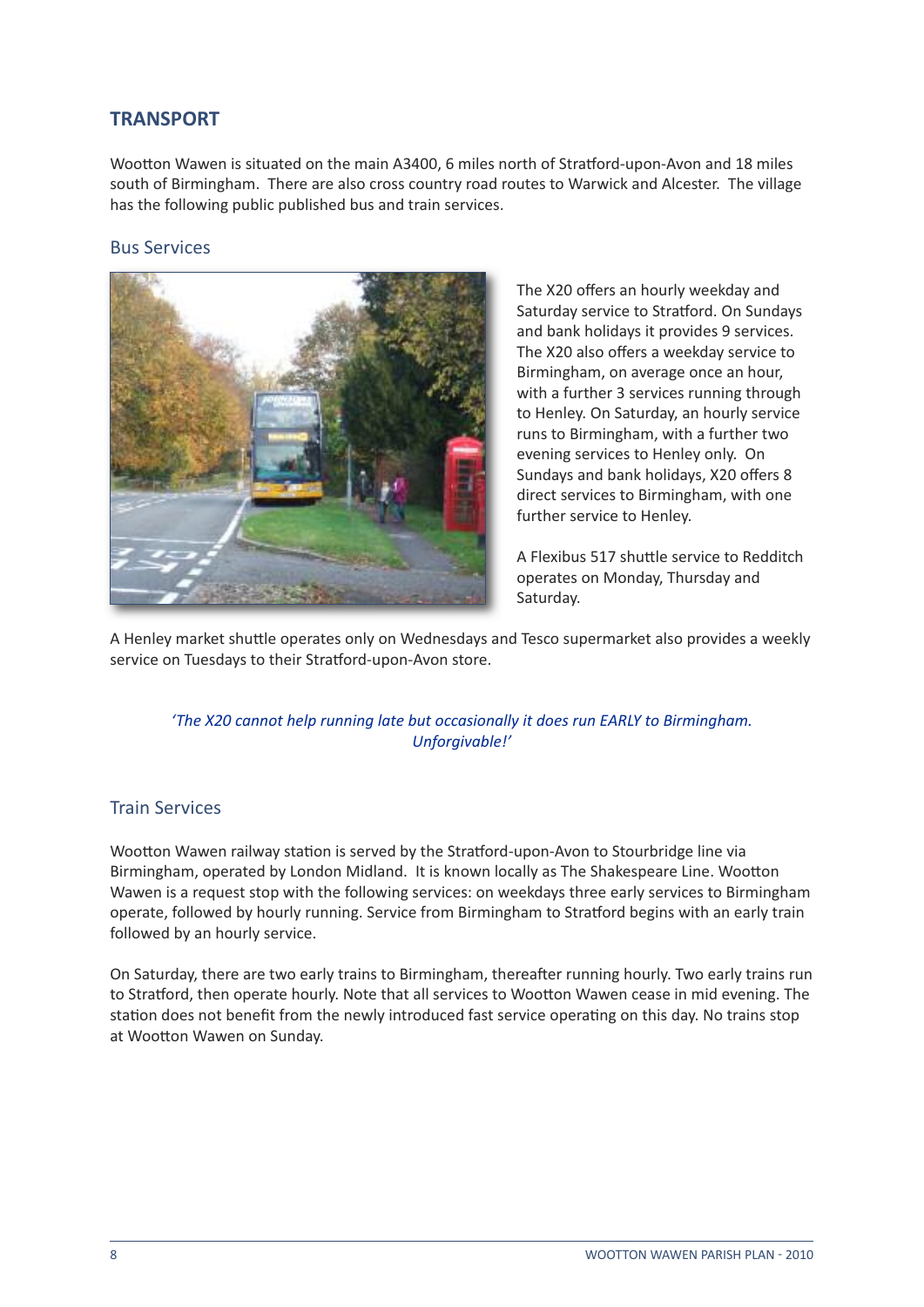## Key transport concerns

#### **Bus Services**

- More peak time buses. The introduction of the senior citizens' bus pass has resulted in both the 10.16 and 11.16 services to Stratford-upon-Avon being full by the time they reach the village
- Later buses. These would allow residents to go to and return from theatres, concerts or restaurants in Stratford and Birmingham during the evening
- More direct east/west services to both Redditch and Warwick. Warwick is emphasised as it is the principal hospital serving the village for both outpatient care and hospital admissions

Some residents also called for a cheaper fare structure, bus timetable reliability and bus services complementing train services and school hours.

#### **Train Services**

- Later train services in both directions to allow residents to enjoy theatre. concert or restaurants
- More up to date train information at the station with regards to late or cancelled services
- Sunday service
- Change from a request stop to stopping train
- More assistance for senior citizens to include free travel
- Earlier trains to Stratford-upon-Avon



## *'The* sooner the (railway) platform has an electronic information board the better.'

#### **Private transport**

- Cycle track to Henley-in-Arden and Bearley A3400
- Improved and better maintained footways to Henley-in-Arden  $-$  A3400, with good access for mobility scooters
- Lower traffic speed through the village, with effective enforcement of speed and parking restrictions
- Road signage survey to reduce visual clutter

## **CONCLUSION**

**The main concerns are better east-west connections, an improved rail service and safer roads.**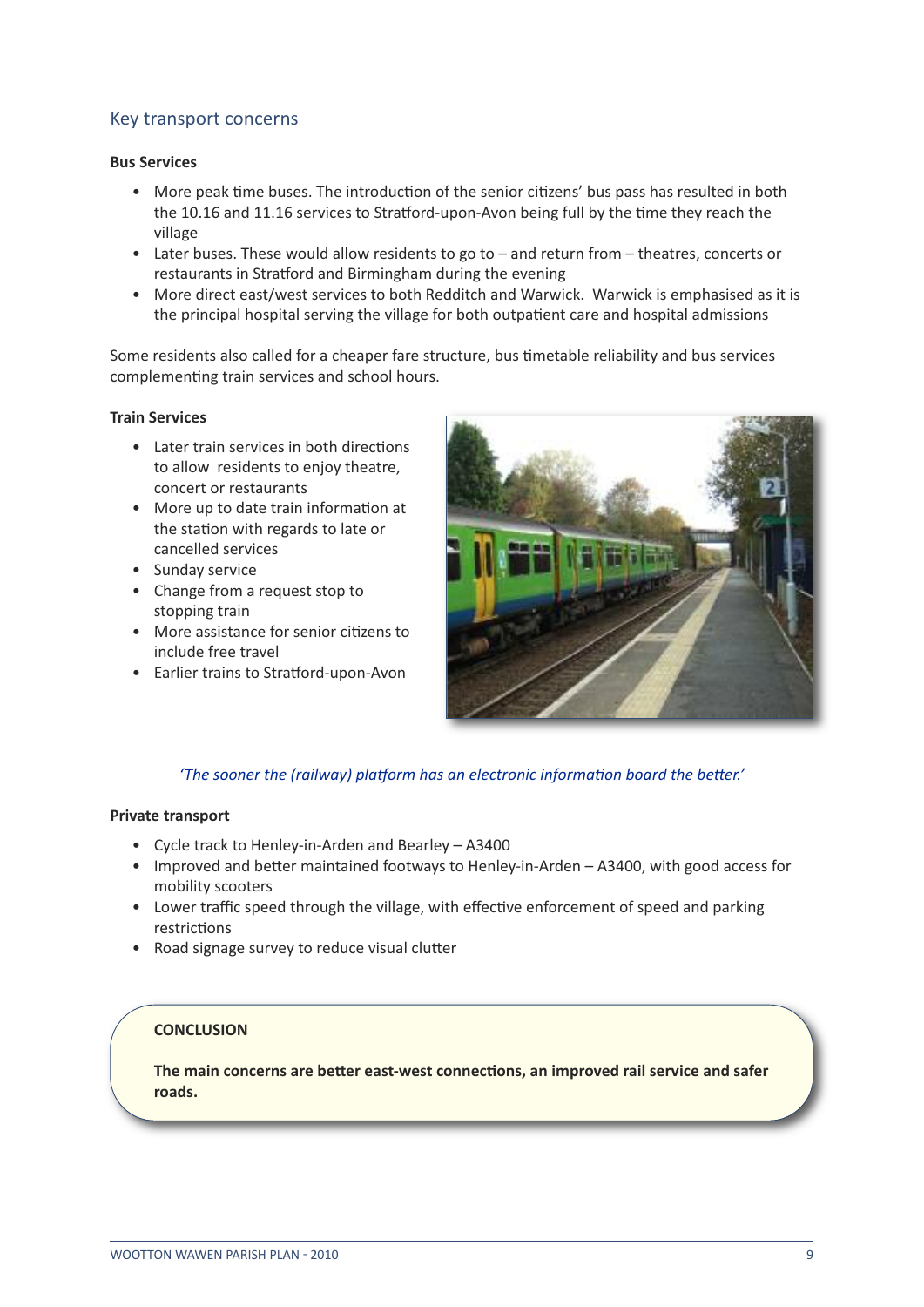## **SAFETY AND SECURITY**

The map highlights 7 dangerous road junctions and a projected pedestrian crossing.



#### **Danger spots on A3400**

- Junction with Mayswood Road
- Junction at Bull's Head with B4089 Alcester Road
- Crossing between Wootton Hall/St Peter's and General Store
- **Entrance to Wootton Hall**
- Junction with Pettiford Lane
- Junction with Pennyford Lane

The 7th danger spot is at the junction of the Alcester and Wawensmere Roads.

*'Roads in and around the village have become racing circuits.'*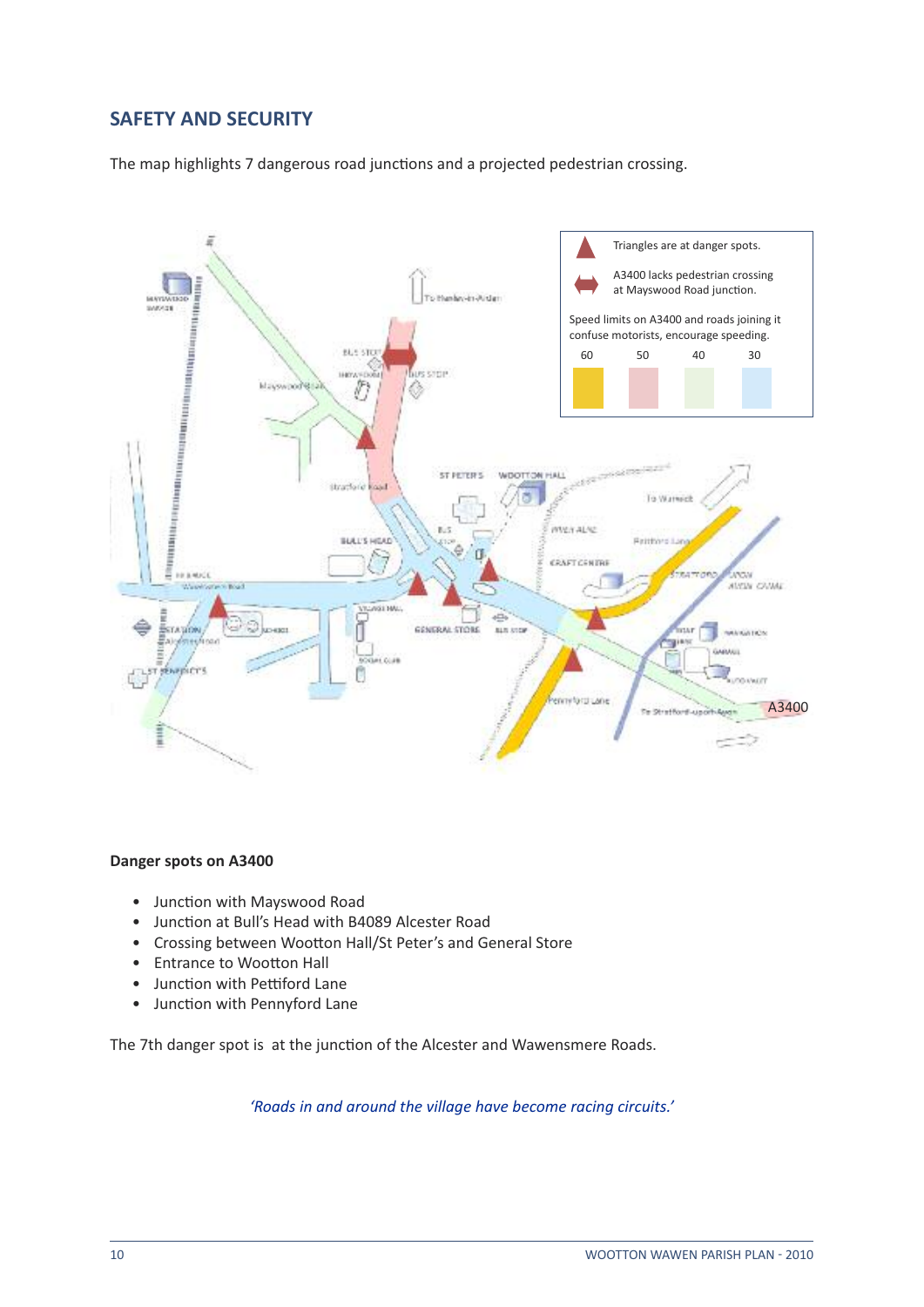## Road safety concerns

- Speeding and parking are the two major road safety concerns. 284 replies mention dangerous junctions and crossings while a further 134 responses highlight speeding throughout Wootton Wawen
- Poor visibility arises from inadequate light, unsafe parking, untrimmed shrubbery, blind corners and variations in road level
- Unsafe parking occurs near junctions, outside the school and in bus bays, where the resulting limited visibility forces pedestrians into the path of oncoming traffic
- Oversized vehicles regularly use roads that are too narrow including those displaying prohibitive signs
- Pedestrians and mobility scooter users want to travel safely on regularly cleared footways that have adequate lighting, are wide enough and have appropriately dropped kerbs



*'[Bus stop] could be made longer to allow for bus and cars as there is more than enough room.'*

## Security concerns

## **Policing**

Most striking is the high level of concern about policing. Four in ten (43%) respondents recorded significant levels of dissatisfaction compared with less than two in ten who were satisfied. Others declared an inability to judge as they never see a police presence in Wootton Wawen. Although the village is a low crime area, many expressed a fear of crime as a constant worry, given the apparent absence of policing. They cited thefts and harassment from itinerant salespeople or odd-job seekers.

#### *'How DO you contact the police?'*

#### **Neighbourhood schemes**

Nine in ten respondents co-operated with their neighbours but less than six in ten wished or felt the need to join a good neighbour or Neighbourhood Watch scheme. Very few knew of the Alcester Road/Wootton Rise Neighbourhood Watch but those who did felt it should receive more publicity.

## **CONCLUSION**

**Unsafe and o#en illegal parking, together with speeding traffic in restricted areas were the two main traffic concerns. Inadequate policing, especially lack of any visible police presence, was the chief security concern.**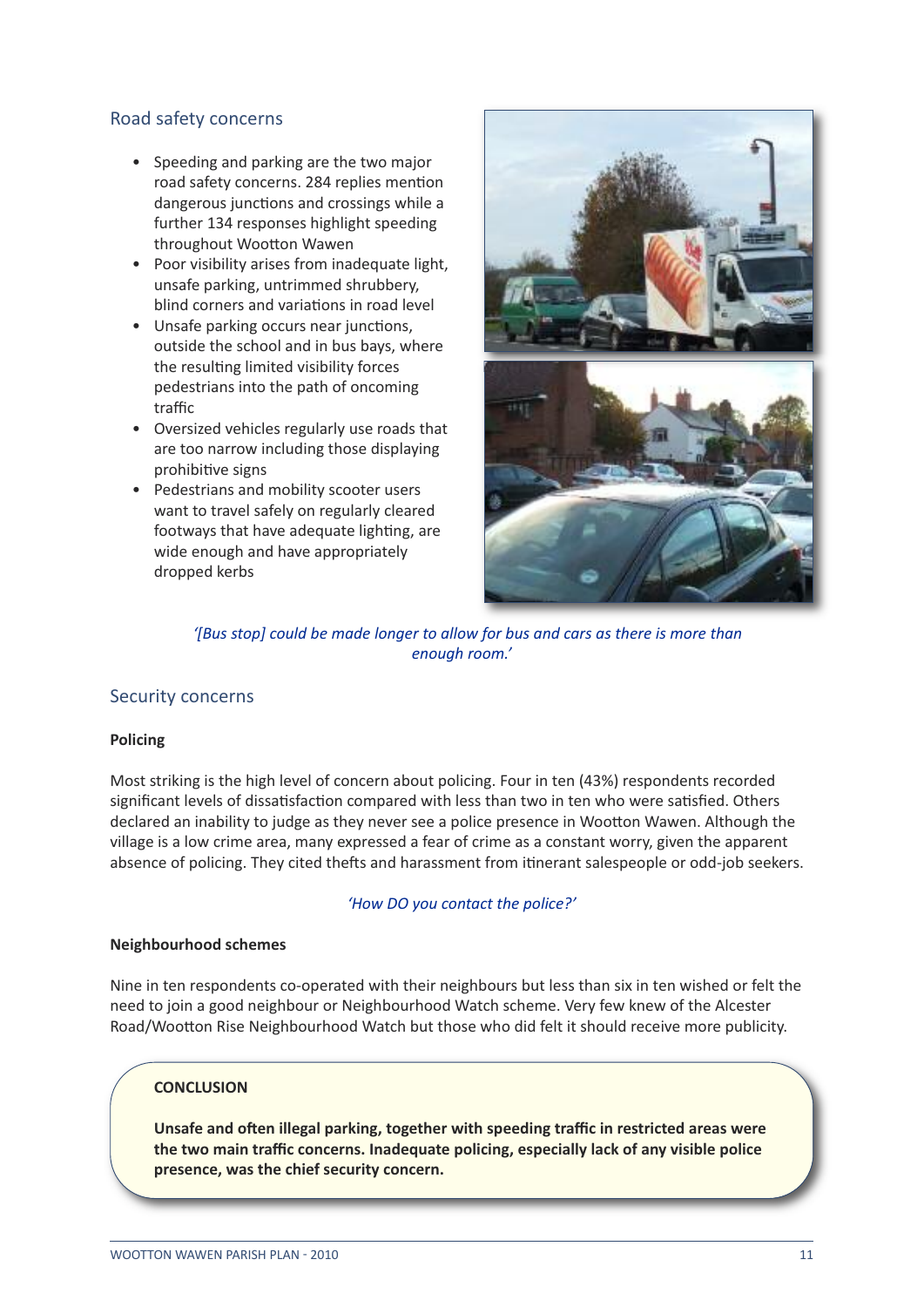## **ENVIRONMENT**

This section asked people to look at the future of the village, its setting and its population. Factors such as global warming, sustainable living and renewable alternatives to fossil fuels were included.

## Aspects to be kept

Although the Questionnaire had stressed that 'don't change anything' was no longer the option it may have been in 2001, this was still the largest response. The elements that scored most highly, in order of recorded importance, were:

- The friendly village atmosphere and the peace and quiet of the rural environment
- The importance of local shops (especially the General Store) and the Post Office
- The Primary School
- Institutions such as the churches and pubs (although there was a frequent plea that at least one of the latter should return to being 'a real village local')



• A continuing preservation and awareness of the agricultural heritage

Although opportunity existed in a later question to discuss the future, strong feelings led to frequent reference to the need for safeguards to ensure the status quo:

- Control of housing developments in number, size and location
- The encouragement of community activities and other gatherings
- Measures to ensure the retention of public transport services by road and rail

## Environmental features needing attention

The categories included: roads, ditches, verges, public footpaths, streams and ponds.

An average of nearly 60% felt that five of these needed present attention and regular monitoring. This applied especially to ditches and streams associated with Wootton Wawen's recent flooding. The only category to meet with little response was that of ponds, probably because there are few around the village in public view. A number supported a move to restore the Prior's Pool, drained when the road was widened around 1960.

*'It was excellent to see the village co-operate over bulk buying of oil.'*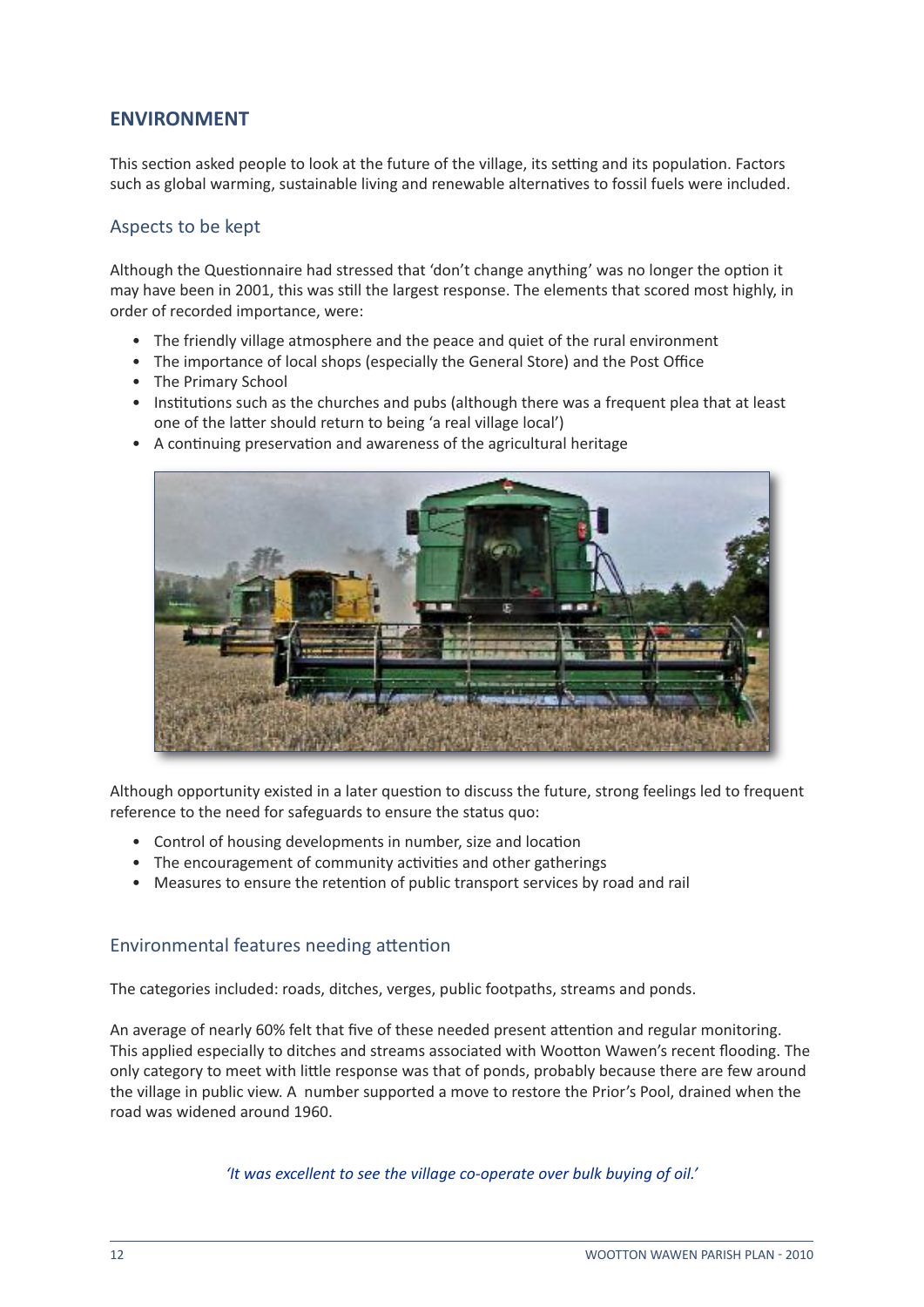## Quality of life

This question assumed that certain aspects of life needed improvement.

**Intrusion**. Asked whether there was too much light spill from footway lighting and other sources, a clear majority felt that light levels were acceptable. Opinions were almost equally divided as to whether there was too much noise from traffic and other sources.

**Leisure and work**. More leisure and/or sporting facilities needed: slightly more agreed than disagreed. About two-thirds felt more job opportunities should be created.

**Plan for sustainable living**. A clear agreement of 73% indicated a majority acceptance that future social and environmental changes are bound to occur and that such a plan needs to be drawn up.

## Changes for the future

Perhaps, understandably, there were fewer responses to 'change' than to 'retain'. Those who did comment offered positive suggestions for the future good of community and environment while seeking safeguards to ensure a valued way of life be maintained. Points in order of importance were:

- The need to maintain and protect the natural environment (e.g: nature conservation schemes and sustainable woodland management)
- Further review and implementation of measures to prevent flooding
- Control and monitoring of housing development of whatever kind
- More locally generated entertainment to promote community involvement
- Further traffic measures to control speeding: e.g: increased police presence, clearly visible signage and a consistent speed limit regime (although there were several pleas not to install 'speed bumps'). Of equal concern was the need to obviate dangerous parking. Further requests included the general reduction of superfluous signage and other 'street clutter'

## **CONCLUSION**

**The clear message from the majority of residents is their pleasure at living in Woo4on Wawen as it is today with as li4le change as possible. However, certain aspects of life and the environment could be improved. Strategic planning is a top priority for the sake** of future generations and the preservation of the landscape that we hope will be **their legacy to inherit and enjoy.**



*'When the current chairman of* **British Waterways retires it would** *be nice to think the canal will be maintained to the same standard.'*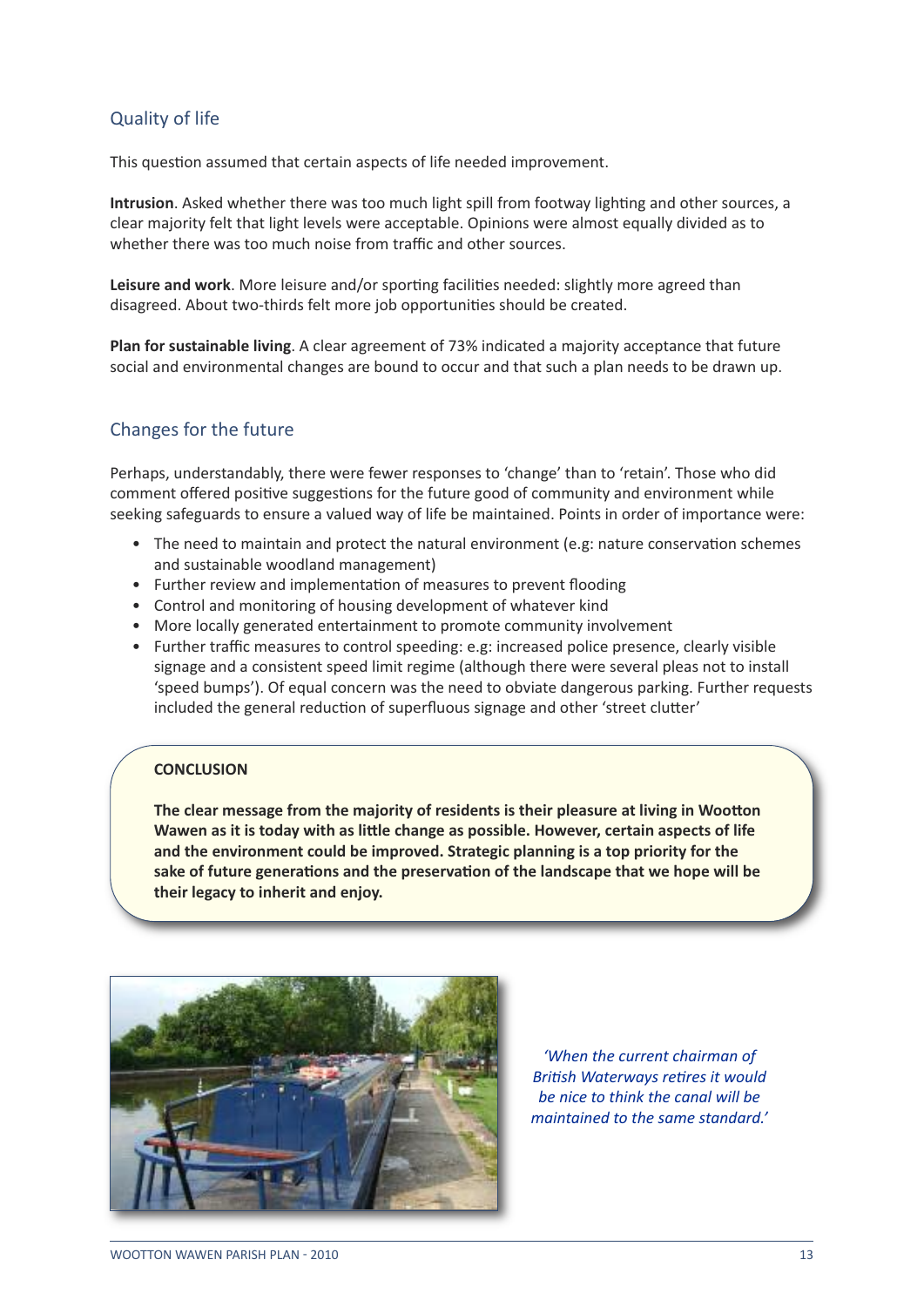## **BUSINESS**

Response to the separate Business Survey identified a surprising 68 businesses based in Wootton Wawen. These operate in 42 categories, ranging from Allens Caravans Limited to car repair and boat hire to financial services and ICT consultancy. This is a significant increase from the 36 businesses identified in the 2001 Appraisal.

The survey generated 55 replies (a response of 81%) in the following categories:

| Retail        | $27 = 49\%$ |
|---------------|-------------|
| <b>Others</b> | $28 = 51%$  |

This, again, reflects a significant shift since the 2001 *Appraisal*. Then 67% of businesses were retail compared with only 30% of others.

The agricultural inheritance of the village continues to play an important part in the cultural and historic, as well as economic, life of the village. It is noteworthy that, of the 55 survey replies received, 10 are from farming and related businesses – almost 20% of business activity. 26% of the businesses have been operating in the village for more than 25 years. They gave the following reasons for locating in Wootton Wawen:

- Local need identified 23%
- Convenient location 25%
- Suitable premises available 35%



Three-quarters of businesses commented that they could operate satisfactorily elsewhere, but chose not to do so; a notable increase in the 60% figure reported in 2001.

The total number of employees recorded is:

- Full time 174
- Part time 78
- **Total 252**

Interestingly, this total number of employed has remained static since 2001, but there has been a proportionate decrease in the number of full time employees due to the closure of one major business.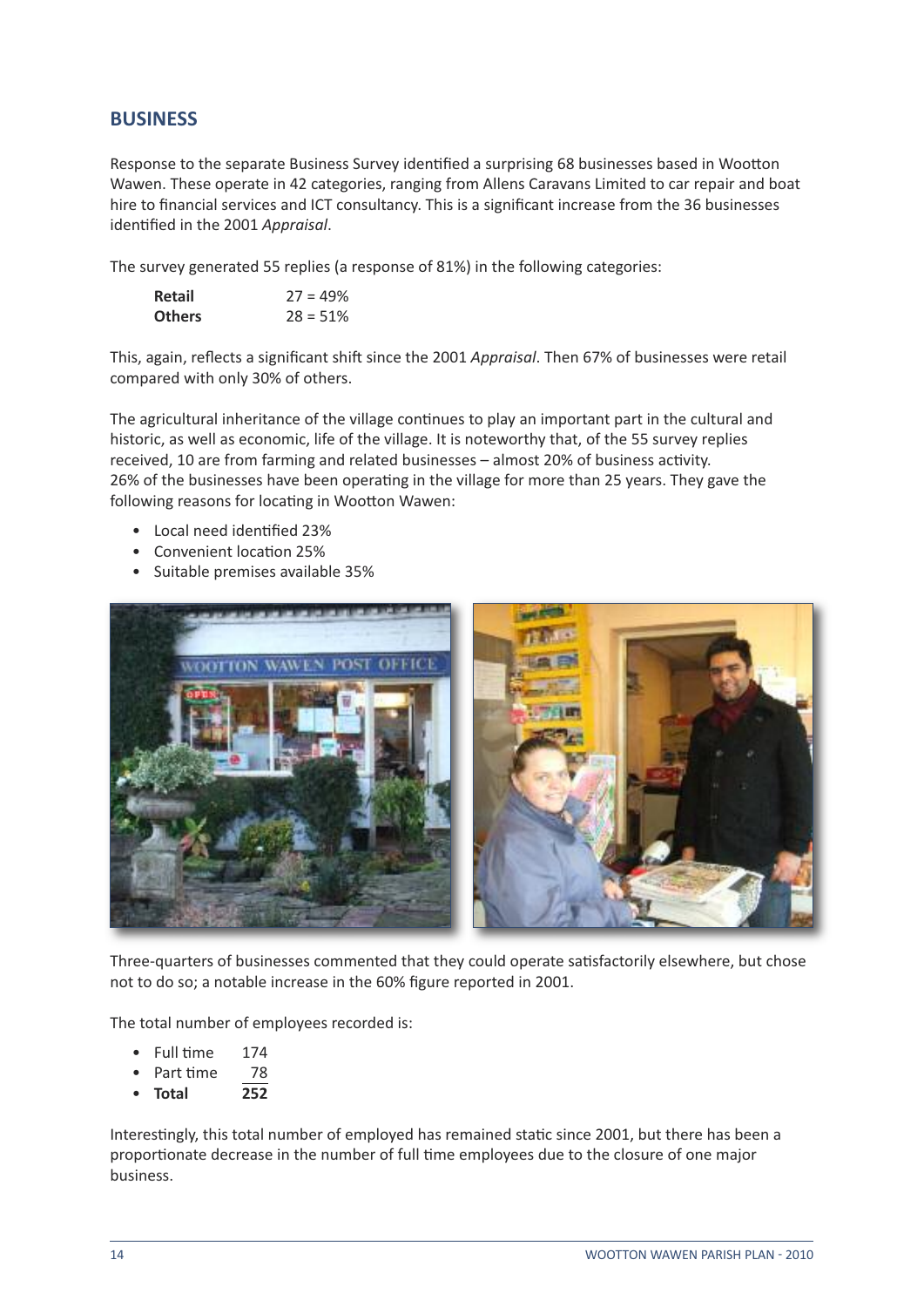## Additional comments

Overall, there were many additional and spontaneous comments as to the attractiveness and pleasant atmosphere in the village, despite the A3400 and the problems it brings in terms of traffic volume and speeding. Significantly, respondents reported that 82% of people travel to work by car, with a minimal 1% using public transport – this may be a significant comment on the flexibility and frequency of services.



*'Locals* have *been* very *supportive* of *business.'* 

## Recommendations

Businesses reported on factors that, in their opinion, would help maintain and develop commerce in the village:

- More local advertising
- Better signage and directions (particularly roadside) this generated strong feelings, particularly from businesses located at Yew Tree Farm. It is felt that additional roadside signage and directions would help to increase the numbers visiting business centres
- Government support and initiatives (local and central) e.g:
	- small business schemes
		- $-$  reduced taxation
		- $-$  apprentice schemes
- Improved roads and cycle paths
- Better broadband and telecommunications
- Relaxed planning rules e.g: parking
- $\bullet$  Better public transport a consistent theme requesting greater frequency and later services

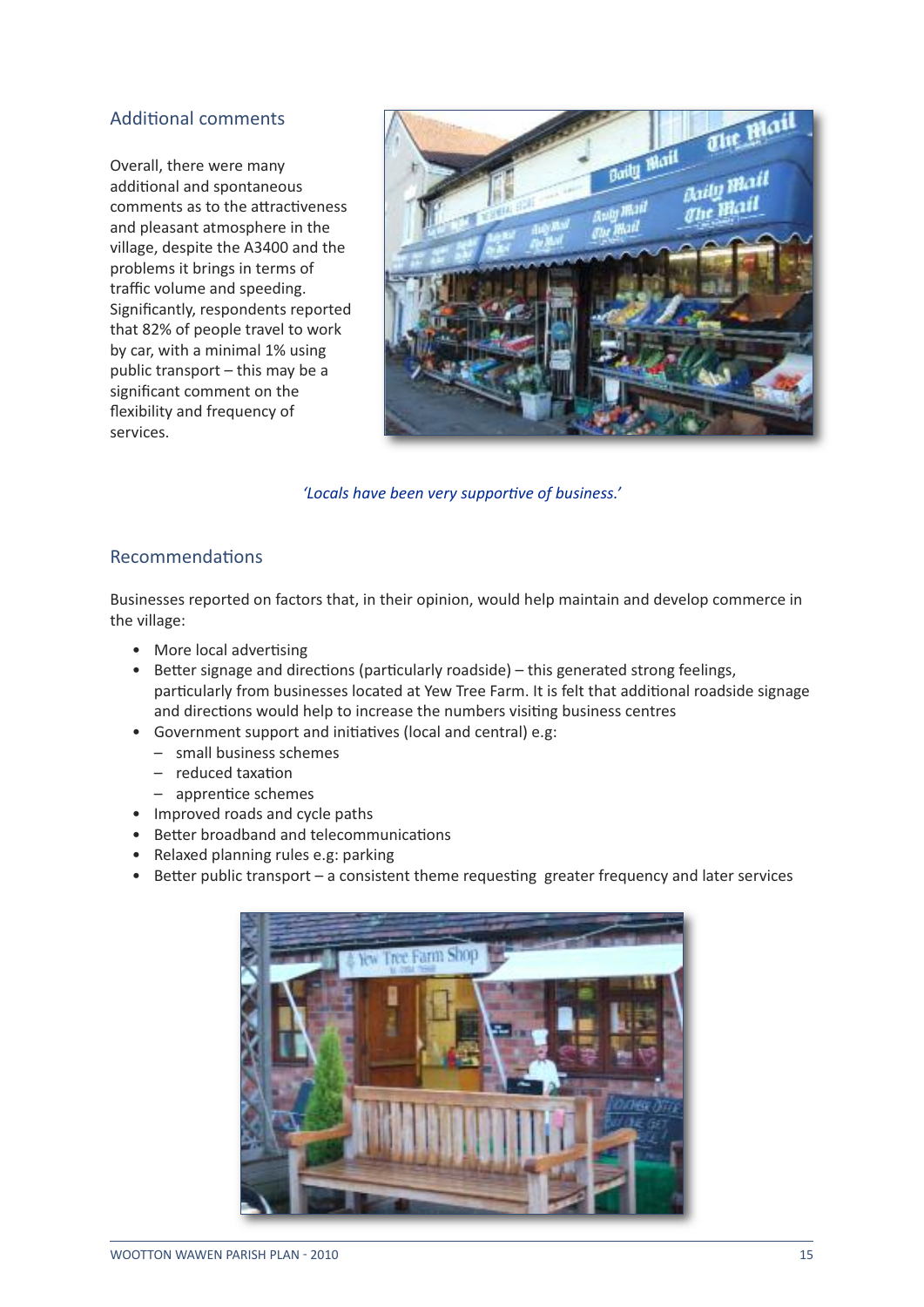## **Comments**

The survey also provided businesses with an opportunity to comment on Wootton Wawen and its future. The following replies were recorded, some of which reiterate points made in the residents' responses:

- Local staff represent a key asset
- Speeding through the village is a continuing problem
- A degree of affordable housing should be considered, but not four-bedroom executive home development
- More trees, shrubs, plants and cycle paths needed
- Schools are vital to the community more use should be made of their facilities
- *Wootton Wawen Magazine* is considered central to the life of the village
- A body of opinion considers there is a conflict between the policies of SDC in respect of planning and Green Belt

## **CONCLUSION**

**The number of businesses replying to this survey represents a positive response. It is encouraging to note that a third of these are willing to par3cipate in ongoing dialogue with regard to the future of Woo4on Wawen. This could generate the opportunity for more** widespread consultation over issues such as development, equally for **preserva3on or for change. It also offers a pla2orm for business, parish and regional authori3es to move to a be4er understanding of each other's viewpoint and foster closer** working relationships.



*'The Bull should be the centre of village life alongside churches and schools.'*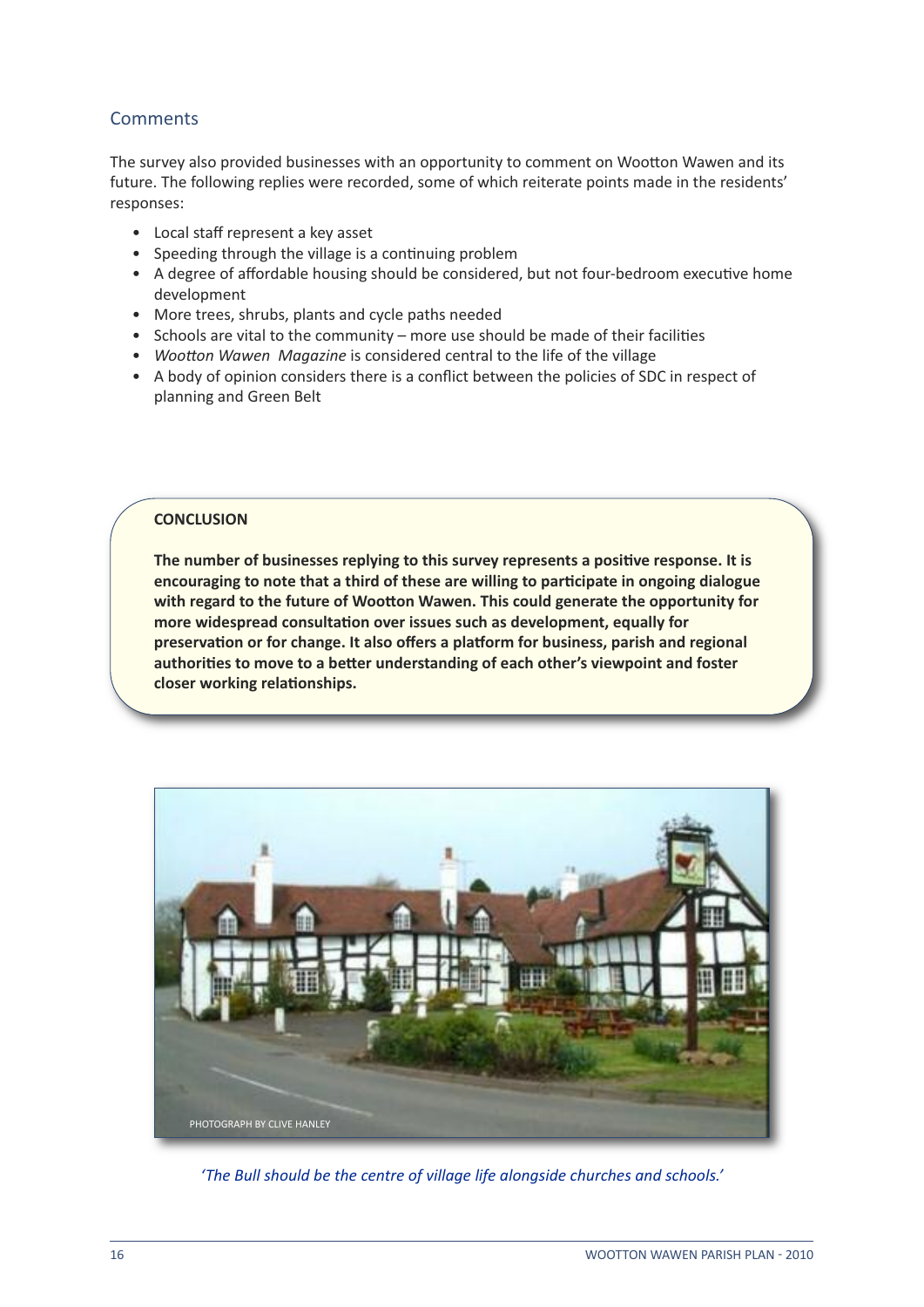## **ACTION POINTS**

The findings of the working party have been detailed in the previous sections of the Plan. In essence, these lead quite naturally to a list of key issues for the village: what Wootton Wawen considers important as it moves into the second decade of the 21st century.

It is clear from responses in all sections of the questionnaire that residents and businesses alike care greatly about the village and its future. As a result our framework for delivery of the Parish Plan is based on the following strategies:

- **1** Develop a local housing policy that reflects the changing needs of the village, especially making home buying or renting accessible to younger members of local families. Such developments should be monitored to ensure type and quality of dwellings reflect the rural character of the village and should, where possible, be sited in appropriate infillings so as to deter peripheral sprawl. This should be undertaken in conjunction with SDC and the housing enabling officer to bring forward and adopt a policy to satisfy local need.
- **2** Develop and prioritise policy for improved footways, cycle paths, lighting and road safety, in collaboration with WCC, to deliver a programme that will introduce such measures across the adjoining boundaries of Henley-in-Arden and Bearley.
- **3** Address the most frequently expressed concern about quality of life in Wootton Wawen which is the intimidation caused by the speed and volume of traffic. Despite improvements in recent years there remains a need for constant surveillance in conjunction with local authorities.
- **4** Develop policy and liaise with local bus and train companies for more appropriate transport services. Work with SDC, WCC, London Midland, Johnsons Coaches and any other travel operator to deliver a transport policy that satisfies needs; especially late evening transport arrangements and a more frequent service to Warwick Hospital.
- **5** Continue with flood prevention work, including liaison with the appropriate authorities and the Wagen Trust, to ensure that momentum continues and further flood defences are implemented. These should include regular drain and gulley maintenance within known trouble areas as well as roads linking the village with Henley, Stratford, Alcester and Warwick.
- **6** Draw up or adopt an ecological, social and economic plan for sustainable living. Encourage further initiatives to build upon those already being developed by individual residents.
- **7** Liaise with other villages and collaborate with police authority over more and flexible policing, working with the area police team and county and district councils to deliver an effective policy to reduce the fear of crime and encourage the formation of active Neighbourhood Watch teams.
- 8 Collaborate with village social groups, schools and churches to develop locally initiated recreation and entertainment that brings people together and generates a greater sense of community.
- **9** Liaise with the local business community to improve conditions for commerce e.g: information and communication technology (ICT) and road signage to business venues. Work in conjunction with the business economic units at county and district levels to forward an action plan to support and enhance existing local businesses and future business opportunities.
- **10** Build upon Wootton Wawen's proximity to Stratford-upon-Avon and the village's own tourist resources such as the Saxon Sanctuary and the Stratford Canal holiday base to encourage visitors to the area with the resultant opportunities to promote economic growth.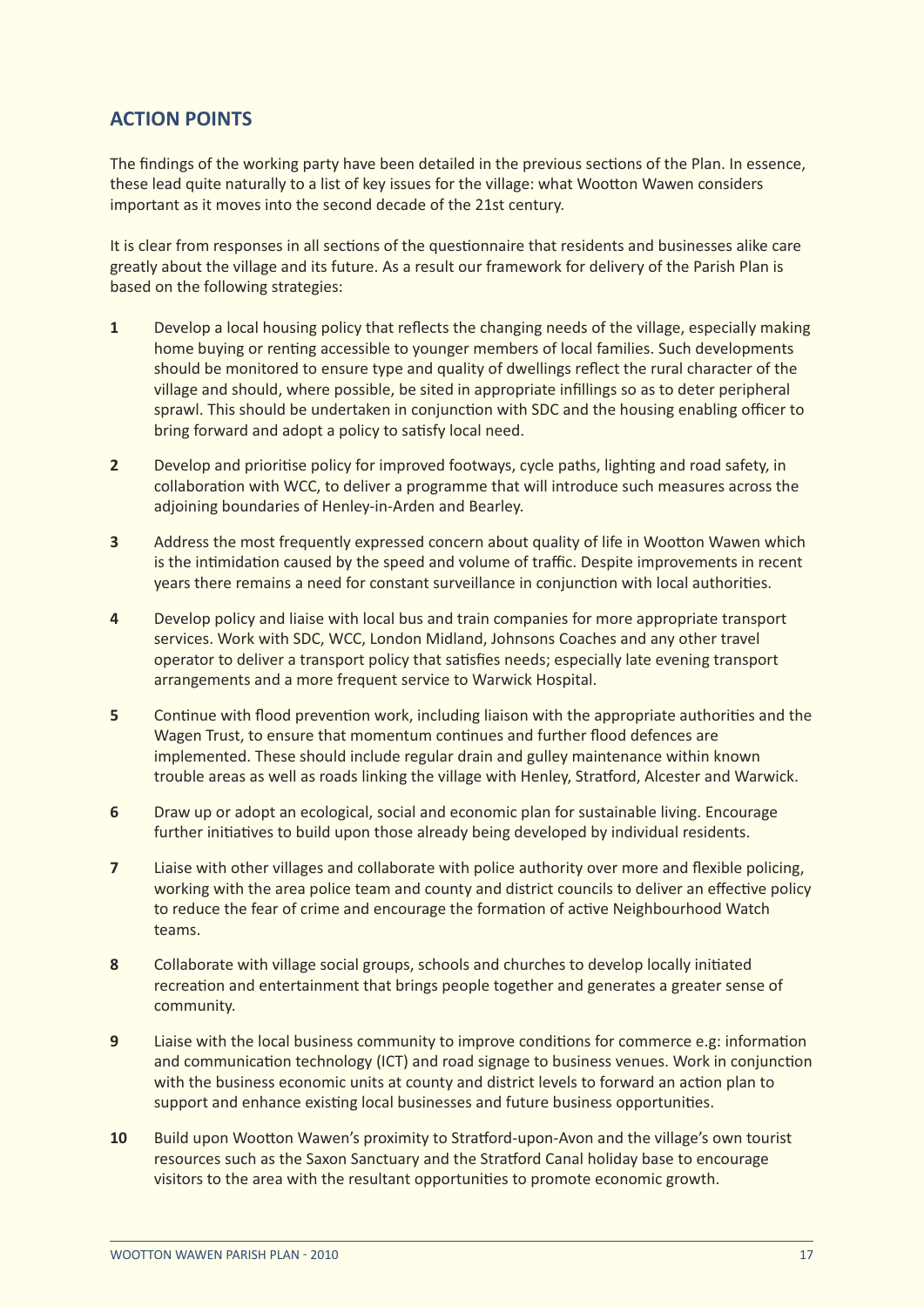## **STATISTICS FROM THE PARISH PLAN QUESTIONNAIRE 2009**

## **Q1 - Ages & sexes in household**

|                            |          | $0 - 17$<br>$18 - 60$ |     | Over <sub>60</sub> |     |                                           |       |               |                          |
|----------------------------|----------|-----------------------|-----|--------------------|-----|-------------------------------------------|-------|---------------|--------------------------|
|                            |          | Male Female           |     | Male   Female      |     | Male   Female                             | Total | Male   Female | Total   Overall<br>total |
| <b>Totals</b>              | 84       | 87                    | 195 | 199                | 224 | 256                                       | 503   | 542           | 1045                     |
| Percent gender & age group |          |                       |     |                    |     | 49.12% 50.88% 49.49% 50.51% 46.67% 53.33% |       |               |                          |
| Percent own gender         |          |                       |     |                    |     | 16.70% 16.05% 38.77% 36.72% 44.53% 47.23% |       |               |                          |
| <b>Percent overall</b>     | $8.04\%$ |                       |     |                    |     | 8.33%   18.66%   19.04%   21.44%   24.50% |       |               |                          |

#### **Q2 - Present home**

|                                                                                                       |         | <b>House</b>  |          | <b>Bungalow</b> |       | <b>Flat</b> |              | <b>Park Home</b>                                          |       |                         |                  |
|-------------------------------------------------------------------------------------------------------|---------|---------------|----------|-----------------|-------|-------------|--------------|-----------------------------------------------------------|-------|-------------------------|------------------|
|                                                                                                       | Owner I |               |          |                 |       |             |              | Rented   Owner   Rented   Owner   Rented   Owner   Rented | Total | Total<br>Owner   Rented | Overall<br>total |
| <b>Totals</b>                                                                                         | 234     | 26            | 24       |                 |       | 6           | 169          | 6                                                         | 430   | 39                      | 469              |
| Percent of each accommodation type   90.00%   10.00%   96.00%   $\,$ 4.00%   33.33%   66.67%   96.57% |         |               |          |                 |       |             |              | 3.43%                                                     |       |                         |                  |
| Percent owner/rented                                                                                  |         | 54.42% 66.67% | 5.58%    | 2.56%           |       |             |              | 0.70%   15.38%   39.30%   15.38%                          |       |                         |                  |
| Percent overall                                                                                       | 49.89%  | 5.54%         | $5.12\%$ | 0.21%           | 0.64% |             | 1.28% 36.03% | 1.28%                                                     |       |                         |                  |

#### **Q3 - How many people in your household are:**

|                          | <b>Working</b> | Not  <br><b>Working</b> | <b>Education</b> |
|--------------------------|----------------|-------------------------|------------------|
| <b>Totals</b>            | 413.5          | 422                     | 146              |
| Percent of each category | 42.13%         | 43.00%                  | 14.88%           |

#### **Q5** - **Wootton Wawen needs housing that:**

|                          | <b>Is less Expensive</b> |        |                                                      |          | Is primarily for first time buyers |                          |              |                                                      |          |                             |
|--------------------------|--------------------------|--------|------------------------------------------------------|----------|------------------------------------|--------------------------|--------------|------------------------------------------------------|----------|-----------------------------|
|                          | <b>Strongly</b><br>Agree | Agree  | <b>Dont</b><br>Know /<br><b>No</b><br><b>Opinion</b> | Disagree | <b>Strongly</b><br><b>Disagree</b> | <b>Strongly</b><br>Agree | <b>Agree</b> | <b>Dont</b><br>Know /<br><b>No</b><br><b>Opinion</b> | Disagree | Strongly<br><b>Disagree</b> |
| <b>Totals</b>            | 86                       | 151    | 126                                                  | 66       | 25                                 | 60                       | 116          | 170                                                  | 90       | 21 I                        |
| Percent of each category | 18.94%                   | 33.26% | 27.75%                                               | 14.54%   | 5.51%                              | 13.13%                   | 25.38%       | 37.20%                                               | 19.69%   | 4.60%                       |

|                          |                          | <b>Favours people with family ties</b> |                                                      |                 |                             | <b>Offers option of renting</b> |        |                                               |          |                      |
|--------------------------|--------------------------|----------------------------------------|------------------------------------------------------|-----------------|-----------------------------|---------------------------------|--------|-----------------------------------------------|----------|----------------------|
|                          | <b>Strongly</b><br>Agree | Agree                                  | <b>Dont</b><br>Know /<br><b>No</b><br><b>Opinion</b> | Disagree        | Strongly<br><b>Disagree</b> | <b>Strongly</b><br>Agree        | Agree  | Dont<br>Know /<br><b>No</b><br><b>Opinion</b> | Disagree | Strongly<br>Disagree |
| <b>Totals</b>            | 82                       | 174                                    | 143                                                  | 54 <sub>1</sub> | 12                          | 61                              | 165    | 163                                           | 48       | 19 <sup>1</sup>      |
| Percent of each category | 17.63%                   | 37.42%                                 | 30.75%                                               | 11.61%          | 2.58%                       | 13.38%                          | 36.18% | 35.75%                                        | 10.53%   | 4.17%                |

|                          | Is energy efficient |        |                                        |                 |                                    |  |  |
|--------------------------|---------------------|--------|----------------------------------------|-----------------|------------------------------------|--|--|
|                          | Strongly<br>Agree   | Agree  | Dont<br>Know /<br><b>No</b><br>Opinion | <b>Disagree</b> | <b>Strongly</b><br><b>Disagree</b> |  |  |
| <b>Totals</b>            | 137                 | 196    | 111                                    |                 | 6                                  |  |  |
| Percent of each category | 29.98%              | 42.89% | 24.29%                                 | 1.53%           | 1.31%                              |  |  |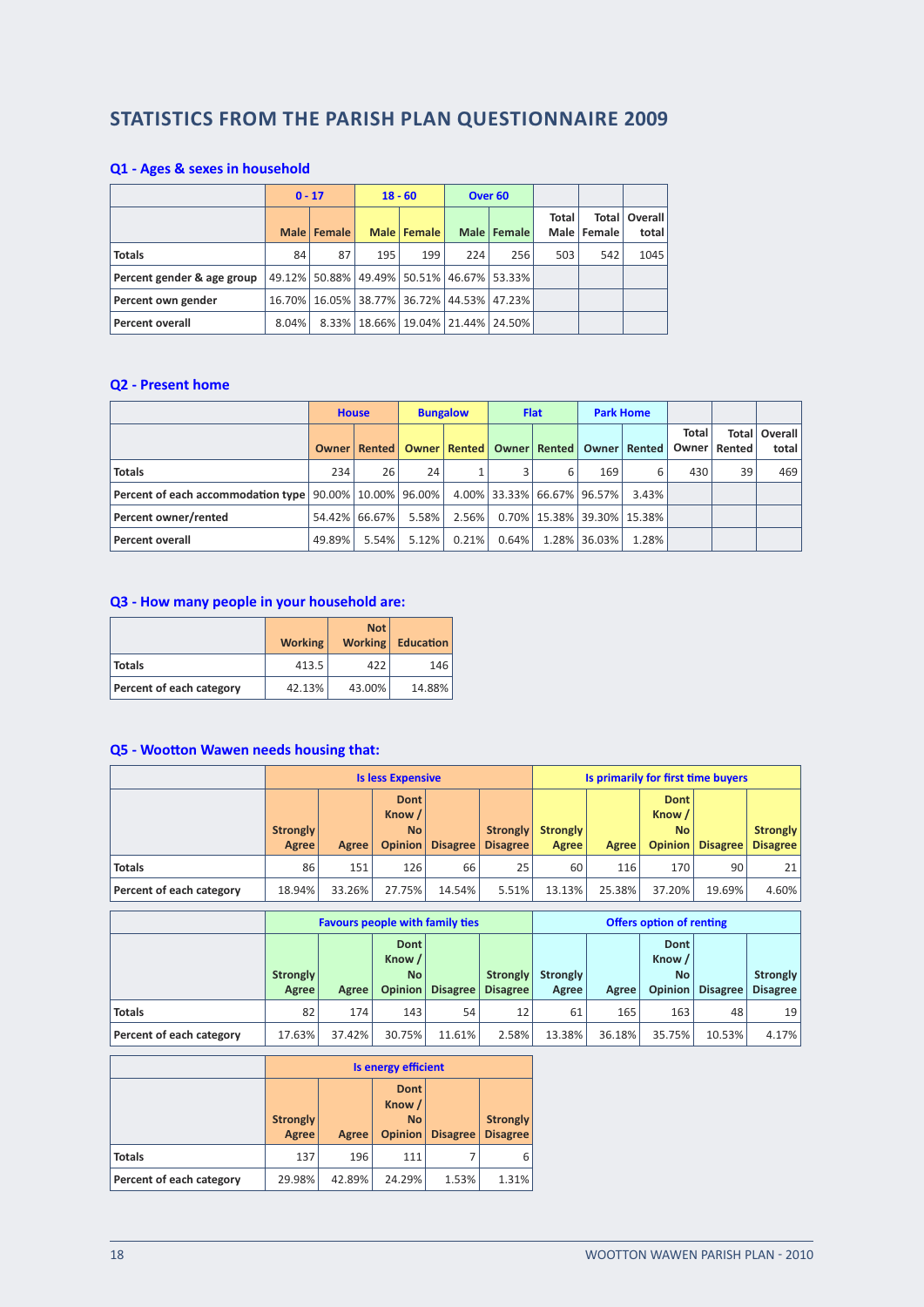#### **Q6 - I have used the Woo4on Wawen Post Office**

|                | $>$ once a<br>week |        |        | <b>Weekly   Monthly   Occasionally  </b> |
|----------------|--------------------|--------|--------|------------------------------------------|
| Totals         | 103                | 100    | 73     | 189                                      |
| Percent of use | 22.15%             | 21.51% | 15.70% | 40.64%                                   |

#### **Q8 - I visit Woo4on Wawen pub or social club**

|                | $>$ once a<br>week |        |        | Weekly   Monthly   Occasionally |
|----------------|--------------------|--------|--------|---------------------------------|
| Totals         | 69                 | 55     | 60     | 263                             |
| Percent of use | 15.44%             | 12.30% | 13.42% | 58.84%                          |

#### **Q7** - **I** shop locally in Wootton Wawen

|                | > once a<br>week |        |       | Weekly   Monthly   Occasionally |
|----------------|------------------|--------|-------|---------------------------------|
| Totals         | 226              | 104    | 26!   | 124                             |
| Percent of use | 47.08%           | 21.67% | 5.42% | 25.83%                          |

## **Q9B** - **I** attend church in Wootton Wawen

|                | > once a<br>week |        |          | Weekly   Monthly   Occasionally |
|----------------|------------------|--------|----------|---------------------------------|
| <b>Totals</b>  | 12               | 42     | 29       | 298                             |
| Percent of use | 3.15%            | 11.02% | $7.61\%$ | 78.22%                          |

#### **Q10B - Attend Wootton Wawen school**

|                | Have<br>attended | <b>Now</b><br>attend |
|----------------|------------------|----------------------|
| <b>Totals</b>  | 160              | 48                   |
| Percent of use | 76.92%           | 23.08%               |

#### **Q11 - Where do you work or study**

|                | Home   | <b>Wootton</b><br><b>Wawen</b> | Elsewhere in   Within 10 miles<br>of Wootton<br><b>Wawen</b> | Over 10 miles<br>of Wootton<br><b>Wawen</b> |
|----------------|--------|--------------------------------|--------------------------------------------------------------|---------------------------------------------|
| <b>Totals</b>  | 130    | 48                             | 198                                                          | 205                                         |
| Percent of use | 22.38% | 8.26%                          | 34.08%                                                       | 35.28%                                      |

#### **Q12** - What kinds of transport do you use, and how often?

|                          |               |        | <b>Bus</b> |                                 | Rail            |          |        |                                 |  |
|--------------------------|---------------|--------|------------|---------------------------------|-----------------|----------|--------|---------------------------------|--|
|                          | >once<br>week |        |            | Weekly   Monthly   Occasionally | >once<br>week l |          |        | Weekly   Monthly   Occasionally |  |
| Totals                   | 63            | 30     | 16         | 123                             | 10              |          | 27     | 173 <sup>1</sup>                |  |
| Percent in each category | 27.16%        | 12.93% | $6.90\%$   | 53.02%                          | 4.59%           | $3.67\%$ | 12.39% | 79.36%                          |  |

|                          |               | <b>Private</b> |         |                     |  |  |  |  |  |  |  |
|--------------------------|---------------|----------------|---------|---------------------|--|--|--|--|--|--|--|
|                          | >once<br>week | Weekly         | Monthly | <b>Occasionally</b> |  |  |  |  |  |  |  |
| Totals                   | 359           | 33             |         | 16                  |  |  |  |  |  |  |  |
| Percent in each category | 87.78%        | 8.07%          | 0.24%   | 3.91%               |  |  |  |  |  |  |  |

#### **Q13** - Rate how satisfied you are with public transport services

|                          | <b>Bus satisfaction</b>  |              |                                               |                 |                                    | <b>Rail satisfaction</b> |        |                                               |                 |                             |  |
|--------------------------|--------------------------|--------------|-----------------------------------------------|-----------------|------------------------------------|--------------------------|--------|-----------------------------------------------|-----------------|-----------------------------|--|
|                          | <b>Strongly</b><br>Agree | <b>Agree</b> | <b>Dont</b><br>Know /<br><b>No</b><br>Opinion | <b>Disagree</b> | <b>Strongly</b><br><b>Disagree</b> | <b>Strongly</b><br>Agree | Agree  | <b>Dont</b><br>Know /<br><b>No</b><br>Opinion | <b>Disagree</b> | Strongly<br><b>Disagree</b> |  |
| <b>Totals</b>            | 37                       | 177          | 186                                           | 50              | 16                                 | 30                       | 184    | 188                                           | 40              | 14                          |  |
| Percent in each category | 7.94%                    | 37.98%       | 39.91%                                        | 10.73%          | 3.43%                              | 6.58%                    | 40.35% | 41.23%                                        | 8.77%           | $3.07\%$                    |  |

#### **Q16** - **Policing** in **Wootton Wawen** is satisfactory

|                  | <b>Strongly</b><br>Agree | <b>Agree</b> | Dont  <br>Know /<br><b>No</b> | <b>Opinion</b> Disagree | <b>Strongly</b><br><b>Disagree</b> |
|------------------|--------------------------|--------------|-------------------------------|-------------------------|------------------------------------|
| <b>Totals</b>    | 8                        | 65           | 188                           | 132                     | 70                                 |
| Percent of total | 1.73%                    | 14.04%       | 40.60%                        | 28.51%                  | 15.12%                             |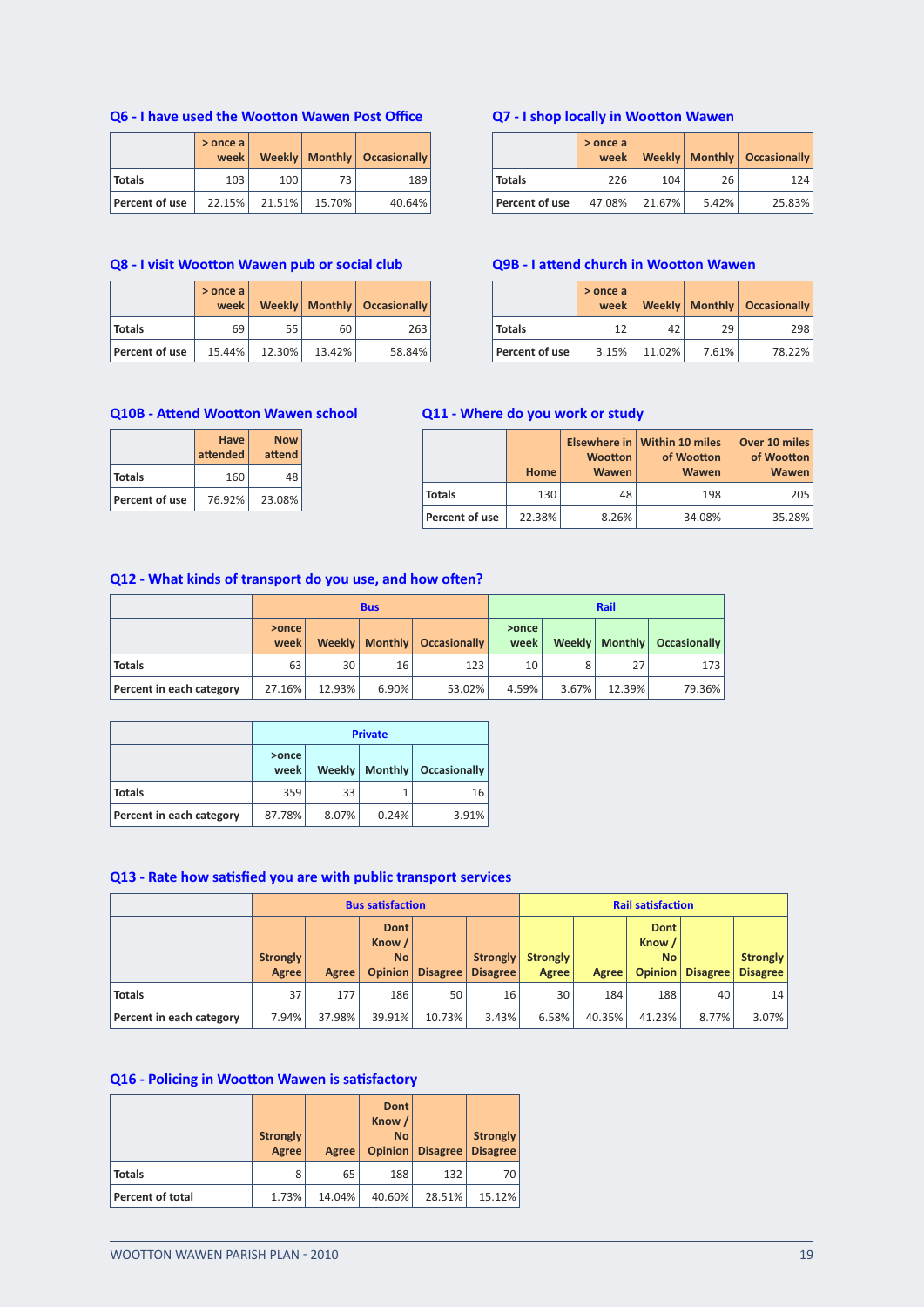#### **Q17A - Do you and your neighbours cooperate**

|                  | <b>Yes</b> | NΩ    |
|------------------|------------|-------|
| <b>Totals</b>    | 423        |       |
| Percent of total | 91.36%     | 8.64% |

#### **Q17B - Would you like to join a good neighbour scheme**

|                         | <b>Yes</b> | Nο     |
|-------------------------|------------|--------|
| Totals                  | 255        | 169    |
| <b>Percent of total</b> | 60.14%     | 39.86% |

#### **Q20** - What features of the human and natural environment in Wootton Wawen need attention

|                          | <b>Roads</b>                   |        |                                               |          |                                    | <b>Ditches</b>    |        |                                        |          |                                    |  |
|--------------------------|--------------------------------|--------|-----------------------------------------------|----------|------------------------------------|-------------------|--------|----------------------------------------|----------|------------------------------------|--|
|                          | Strongly <sup>1</sup><br>Agree | Agree  | Dont<br>Know /<br><b>No</b><br><b>Opinion</b> | Disagree | <b>Strongly</b><br><b>Disagree</b> | Strongly<br>Agree | Agree  | Dont<br>Know /<br><b>No</b><br>Opinion | Disagree | <b>Strongly</b><br><b>Disagree</b> |  |
| <b>Totals</b>            | 100                            | 157    | 137                                           | 48       |                                    | 133               | 135    | 157 <sub>1</sub>                       | 20       |                                    |  |
| Percent of each category | 22.52%                         | 35.36% | 30.86%                                        | 10.81%   | 0.45%                              | 29.56%            | 30.00% | 34.89%                                 | 4.44%    | $1.11\%$                           |  |

|                          |                          | <b>Verges</b> |                                        |          |                             |                          | <b>Public footpaths</b> |                                                      |          |                                    |  |  |
|--------------------------|--------------------------|---------------|----------------------------------------|----------|-----------------------------|--------------------------|-------------------------|------------------------------------------------------|----------|------------------------------------|--|--|
|                          | <b>Strongly</b><br>Agree | Agree         | Dont<br>Know /<br><b>No</b><br>Opinion | Disagree | Strongly<br><b>Disagree</b> | <b>Strongly</b><br>Agree | Agree                   | <b>Dont</b><br>Know /<br><b>No</b><br><b>Opinion</b> | Disagree | <b>Strongly</b><br><b>Disagree</b> |  |  |
| <b>Totals</b>            | 109                      | 144           | 151                                    | 42       | 4                           | 137                      | 129                     | 142                                                  | 37       | 3                                  |  |  |
| Percent of each category | 24.22%                   | 32.00%        | 33.56%                                 | 9.33%    | 0.89%                       | 30.58%                   | 28.79%                  | 31.70%                                               | 8.26%    | $0.67\%$                           |  |  |

|                          |                          | <b>Streams/Rivers</b> |                                        |          |                             |                                 | <b>Ponds</b> |                                               |                 |                                    |  |  |
|--------------------------|--------------------------|-----------------------|----------------------------------------|----------|-----------------------------|---------------------------------|--------------|-----------------------------------------------|-----------------|------------------------------------|--|--|
|                          | <b>Strongly</b><br>Agree | Agree                 | Dont<br>Know /<br><b>No</b><br>Opinion | Disagree | Strongly<br><b>Disagree</b> | <b>Strongly</b><br><b>Agree</b> | Agree        | <b>Dont</b><br>Know /<br><b>No</b><br>Opinion | <b>Disagree</b> | <b>Strongly</b><br><b>Disagree</b> |  |  |
| <b>Totals</b>            | 120                      | 116                   | 175                                    | 32       |                             | 56                              | 79           | 278                                           | 24              | 3 <sup>1</sup>                     |  |  |
| Percent of each category | 26.91%                   | 26.01%                | 39.24%                                 | 7.17%    | 0.67%                       | 12.73%                          | 17.95%       | 63.18%                                        | 5.45%           | 0.68%                              |  |  |

## **Q21** - The following problems need attention.

|                          | <b>Too much noise</b>    |        |                                               |                 |                                    | <b>Too much light</b>           |       |                                               |          |                      |
|--------------------------|--------------------------|--------|-----------------------------------------------|-----------------|------------------------------------|---------------------------------|-------|-----------------------------------------------|----------|----------------------|
|                          | <b>Strongly</b><br>Agree | Agree  | <b>Dont</b><br>Know /<br><b>No</b><br>Opinion | <b>Disagree</b> | <b>Strongly</b><br><b>Disagree</b> | <b>Strongly</b><br><b>Agree</b> | Agree | <b>Dont</b><br>Know /<br><b>No</b><br>Opinion | Disagree | Strongly<br>Disagree |
| <b>Totals</b>            | 72                       | 90     | 143                                           | 129             | 10                                 | 18                              | 27    | 133                                           | 203      | 62                   |
| Percent of each category | 16.22%                   | 20.27% | 32.21%                                        | 29.05%          | 2.25%                              | 4.06%                           | 6.09% | 30.02%                                        | 45.82%   | 14.00%               |

|                          |                          | More leisure facilities needed |                                               |          |                                    |                          | <b>More jobs</b> |                                               |                 |                      |  |  |
|--------------------------|--------------------------|--------------------------------|-----------------------------------------------|----------|------------------------------------|--------------------------|------------------|-----------------------------------------------|-----------------|----------------------|--|--|
|                          | <b>Strongly</b><br>Agree | Agree                          | Dont<br>Know /<br><b>No</b><br><b>Opinion</b> | Disagree | <b>Strongly</b><br><b>Disagree</b> | <b>Strongly</b><br>Agree | Agree            | Dont<br>Know /<br><b>No</b><br><b>Opinion</b> | <b>Disagree</b> | Strongly<br>Disagree |  |  |
| <b>Totals</b>            | 48                       | 119                            | 167                                           | 94       | 18                                 | 47                       | 128              | 211                                           | 46              | 11 <sup>1</sup>      |  |  |
| Percent of each category | 10.76%                   | 26.68%                         | 37.44%                                        | 21.08%   | 4.04%                              | 10.61%                   | 28.89%           | 47.63%                                        | 10.38%          | 2.48%                |  |  |

|               | <b>Plan for sustainable living</b> |              |                                    |                         |                                    |
|---------------|------------------------------------|--------------|------------------------------------|-------------------------|------------------------------------|
|               | <b>Strongly</b><br><b>Agree</b>    | <b>Agree</b> | <b>Dont</b><br>Know /<br><b>No</b> | <b>Opinion</b> Disagree | <b>Strongly</b><br><b>Disagree</b> |
| <b>Totals</b> | 66                                 | 174          | 168                                | 22                      | 13                                 |
|               |                                    |              |                                    |                         |                                    |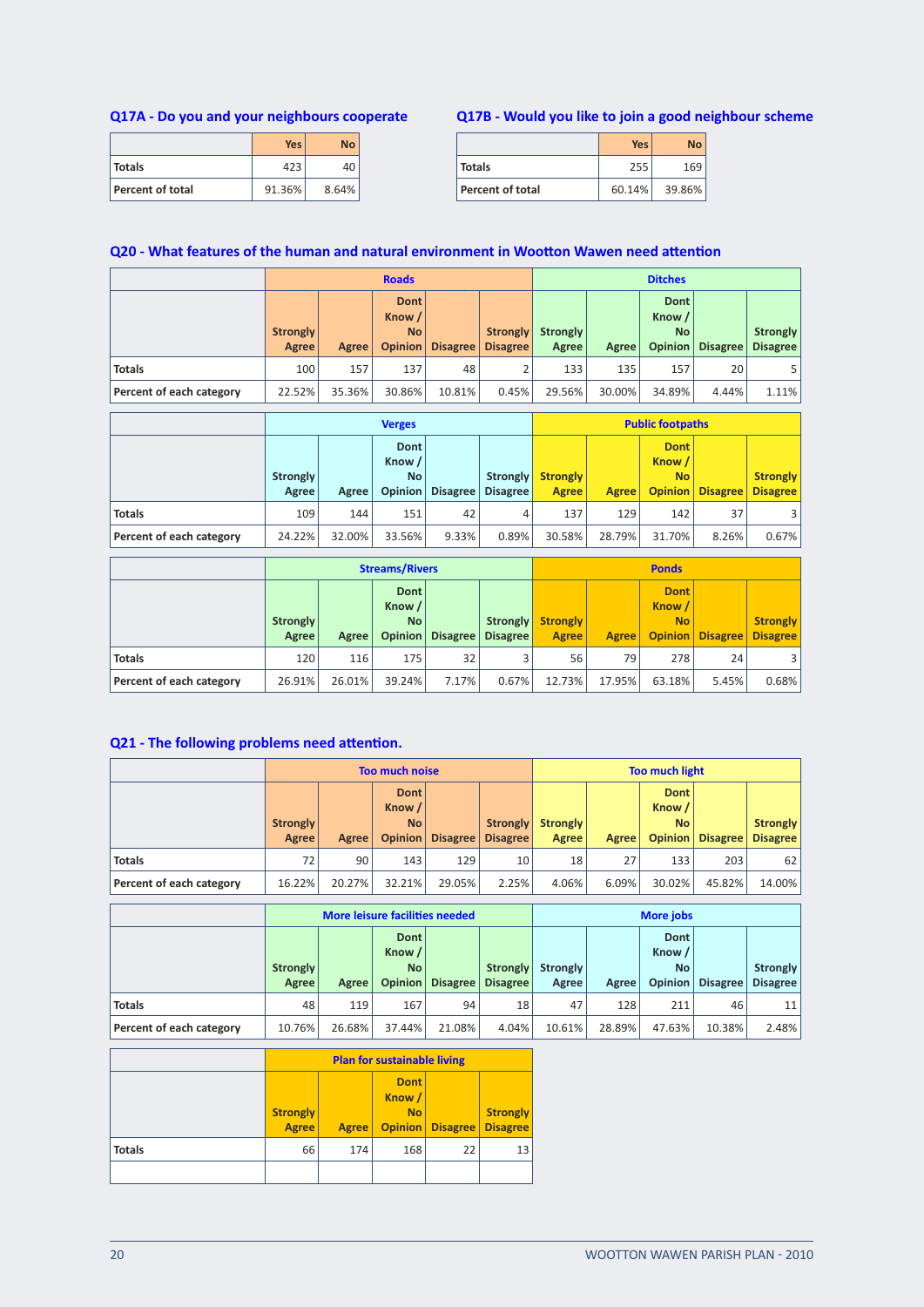## **ACKNOWLEDGEMENTS**

## Consultation and advice

Charles Barlow and Phil Ward – Rural Housing Enablers WRCC Julie Folkes – Allens Caravans Limited Ian Greenall – Print and Design SDC Alison Hodge – County secretary WALC Rebecca Holt – GIS Systems Developer SDC Karen Johnstone – Planner SDC David Jones—Planner SDC Brigitte Letts – Headteacher Wootton Wawen C of E Primary School Revd Lawrence Mortimer – Vicar St Peter's Wootton Wawen Francis O'Neill – ICT SDC Ginnie Pratt – Clerk to WWPC Linda Ridgley – Senior Field Officer Warwickshire Rural Communities Council (WRCC)

## Distribution and collection of questionnaire and promotion leaflets

Barbara Alcock Morgan Alcock Lorraine Bridges Andrew Calder Chloe Calder Catherine Forrester Pauline Grimes Iris Holmes Helen Holt Sebastian Horne Gill Taylor

## Photography

Clive Hanley Chris Hollands Judith Lindley Ian Roy McCall Margaret Stringer

## **FURTHER INFORMATION**

Wootton Wawen Parish Council: www.woottonwawen-pc.gov.uk e-mail Wawenpc05@aol.com

> St Peter's Church and *Wootton Wawen Magazine*: www.churchesofarden.org.uk

Wootton Wawen Primary School: www.woottonwawenwarwickshire.sch.uk